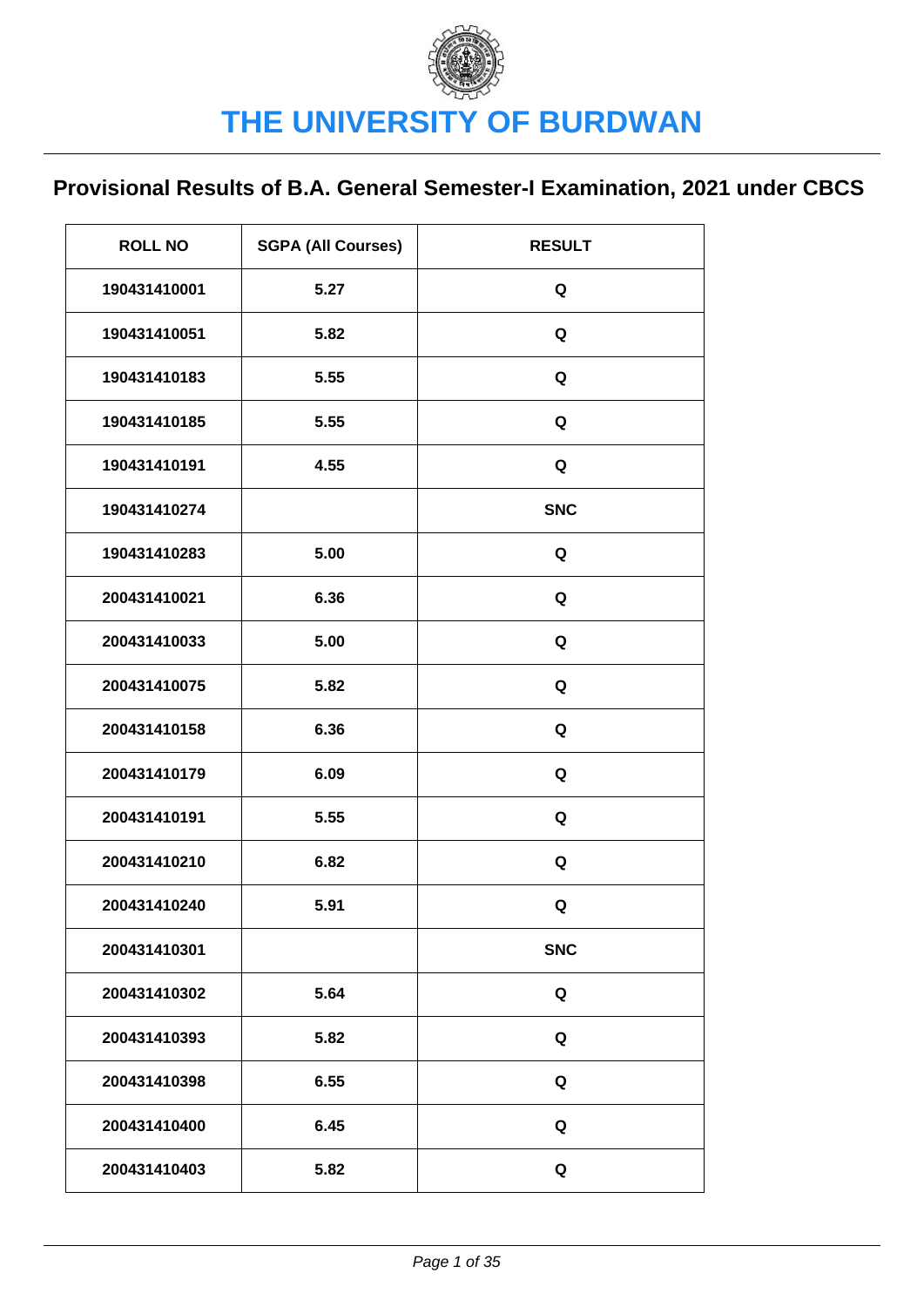| <b>ROLL NO</b> | <b>SGPA (All Courses)</b> | <b>RESULT</b> |
|----------------|---------------------------|---------------|
| 200431410404   | 4.73                      | Q             |
| 200431410412   | 5.82                      | Q             |
| 200431410415   | 5.27                      | Q             |
| 200431410450   | 5.55                      | Q             |
| 200431410459   | 6.18                      | Q             |
| 200431410489   | 5.82                      | Q             |
| 210431410001   | 5.55                      | Q             |
| 210431410002   | 6.64                      | Q             |
| 210431410003   | 6.55                      | Q             |
| 210431410004   | 6.82                      | Q             |
| 210431410005   | 6.09                      | Q             |
| 210431410006   | 5.73                      | Q             |
| 210431410007   | 7.36                      | Q             |
| 210431410008   | 6.36                      | Q             |
| 210431410009   | 6.09                      | Q             |
| 210431410010   | 7.09                      | Q             |
| 210431410011   | 6.91                      | Q             |
| 210431410012   | 6.73                      | Q             |
| 210431410013   | 6.09                      | Q             |
| 210431410014   | 6.09                      | Q             |
| 210431410015   | 7.27                      | Q             |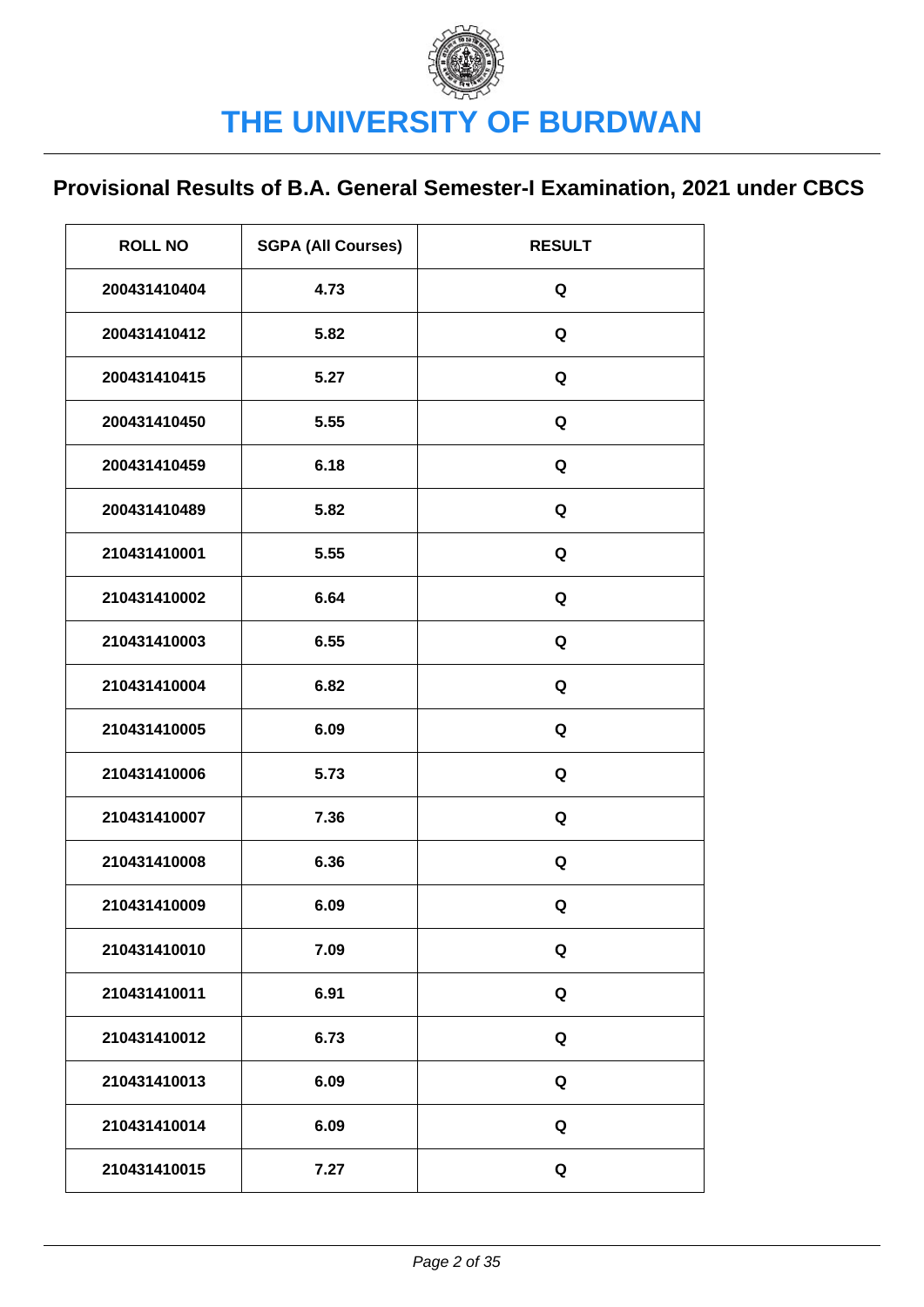| <b>ROLL NO</b> | <b>SGPA (All Courses)</b> | <b>RESULT</b> |
|----------------|---------------------------|---------------|
| 210431410016   | 6.64                      | Q             |
| 210431410017   | 6.36                      | Q             |
| 210431410018   | 5.82                      | Q             |
| 210431410019   | 6.55                      | Q             |
| 210431410020   | 5.55                      | Q             |
| 210431410021   | 5.82                      | Q             |
| 210431410022   | 7.09                      | Q             |
| 210431410023   | 6.82                      | Q             |
| 210431410024   | 6.64                      | Q             |
| 210431410025   | 6.36                      | Q             |
| 210431410026   | 6.36                      | Q             |
| 210431410027   | 6.09                      | Q             |
| 210431410028   | 7.82                      | Q             |
| 210431410029   | 6.36                      | Q             |
| 210431410030   | 6.09                      | Q             |
| 210431410031   | 6.36                      | Q             |
| 210431410032   | 6.09                      | Q             |
| 210431410033   | 7.09                      | Q             |
| 210431410034   | 5.27                      | Q             |
| 210431410035   | 6.36                      | Q             |
| 210431410036   | 6.36                      | Q             |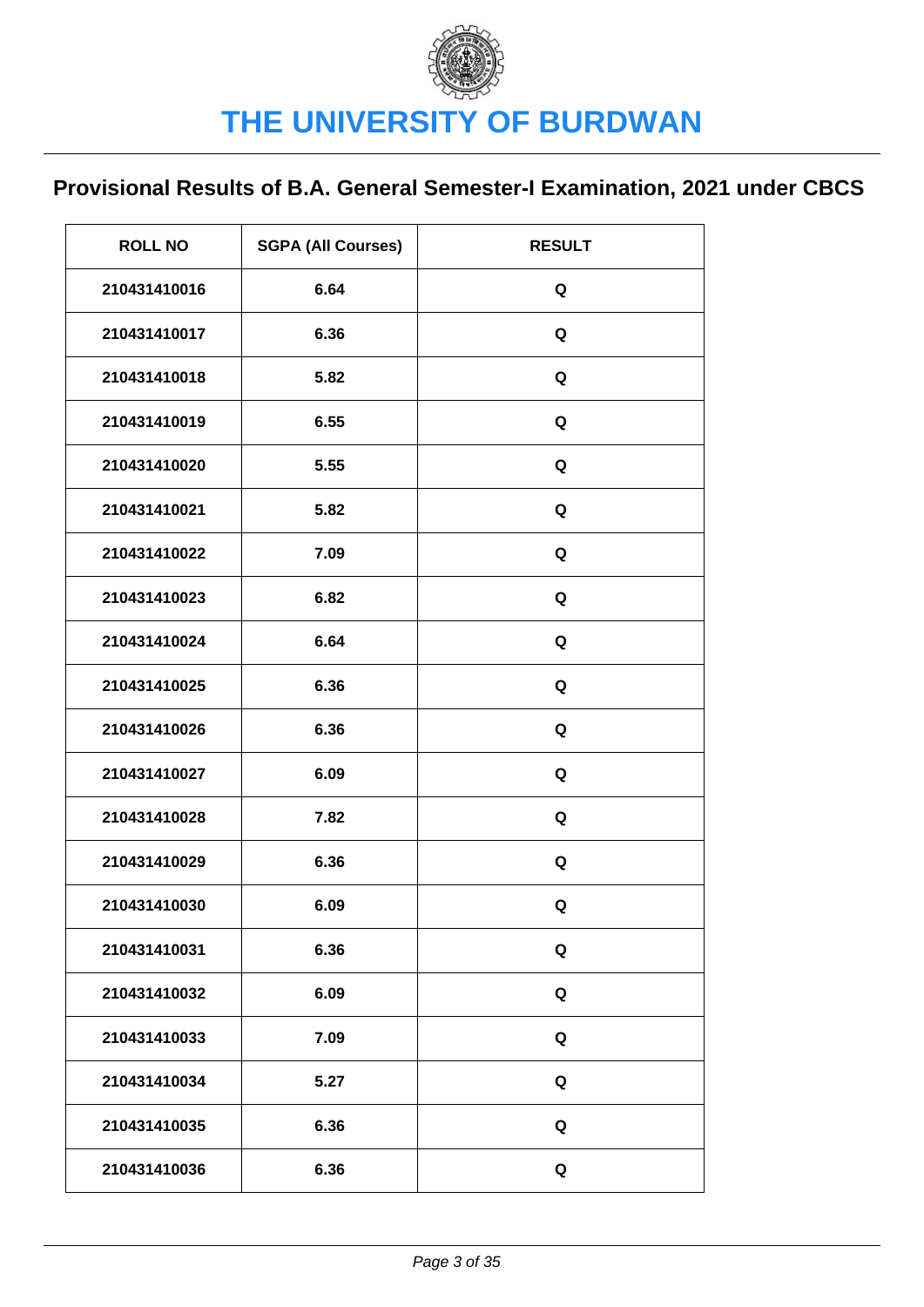| <b>ROLL NO</b> | <b>SGPA (All Courses)</b> | <b>RESULT</b> |
|----------------|---------------------------|---------------|
| 210431410037   | 7.45                      | Q             |
| 210431410038   | 8.00                      | Q             |
| 210431410039   | 7.55                      | Q             |
| 210431410040   | 6.64                      | Q             |
| 210431410041   | 6.09                      | Q             |
| 210431410042   | 6.09                      | Q             |
| 210431410043   |                           | CC-1A CC-2A   |
| 210431410044   | 7.64                      | Q             |
| 210431410045   | 7.27                      | Q             |
| 210431410046   | 5.82                      | Q             |
| 210431410047   | 5.82                      | Q             |
| 210431410048   | 6.55                      | Q             |
| 210431410049   | 6.09                      | Q             |
| 210431410050   | 7.27                      | Q             |
| 210431410051   | 6.36                      | Q             |
| 210431410052   | 7.09                      | Q             |
| 210431410053   | 5.27                      | Q             |
| 210431410054   | 6.91                      | Q             |
| 210431410055   | 7.27                      | Q             |
| 210431410056   | 5.55                      | Q             |
| 210431410057   | 7.55                      | Q             |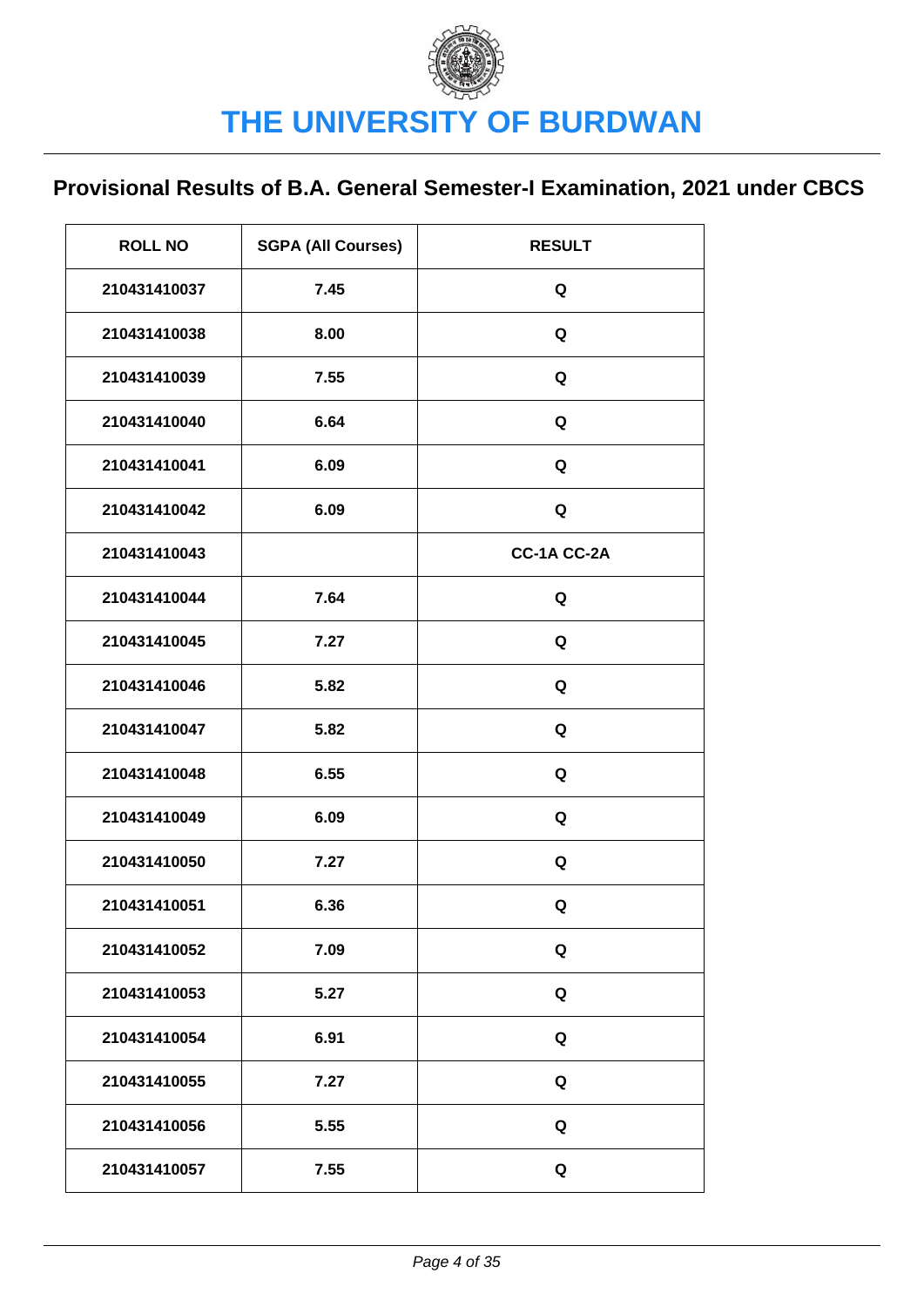| <b>ROLL NO</b> | <b>SGPA (All Courses)</b> | <b>RESULT</b>      |
|----------------|---------------------------|--------------------|
| 210431410058   | 6.36                      | Q                  |
| 210431410059   | 6.64                      | Q                  |
| 210431410060   | 5.55                      | Q                  |
| 210431410061   | 6.36                      | Q                  |
| 210431410062   |                           | CC-1A              |
| 210431410063   | 6.36                      | Q                  |
| 210431410064   | 5.55                      | Q                  |
| 210431410065   | 7.45                      | Q                  |
| 210431410066   | 5.82                      | Q                  |
| 210431410067   | 7.09                      | Q                  |
| 210431410068   | 6.09                      | Q                  |
| 210431410069   | 7.55                      | Q                  |
| 210431410070   | 7.27                      | Q                  |
| 210431410071   | 5.82                      | Q                  |
| 210431410072   | 7.18                      | Q                  |
| 210431410073   |                           | CC-1A CC-2A AECC-1 |
| 210431410074   | 5.55                      | Q                  |
| 210431410075   | 7.36                      | Q                  |
| 210431410076   | 7.91                      | Q                  |
| 210431410077   | 5.00                      | Q                  |
| 210431410078   |                           | <b>SNC</b>         |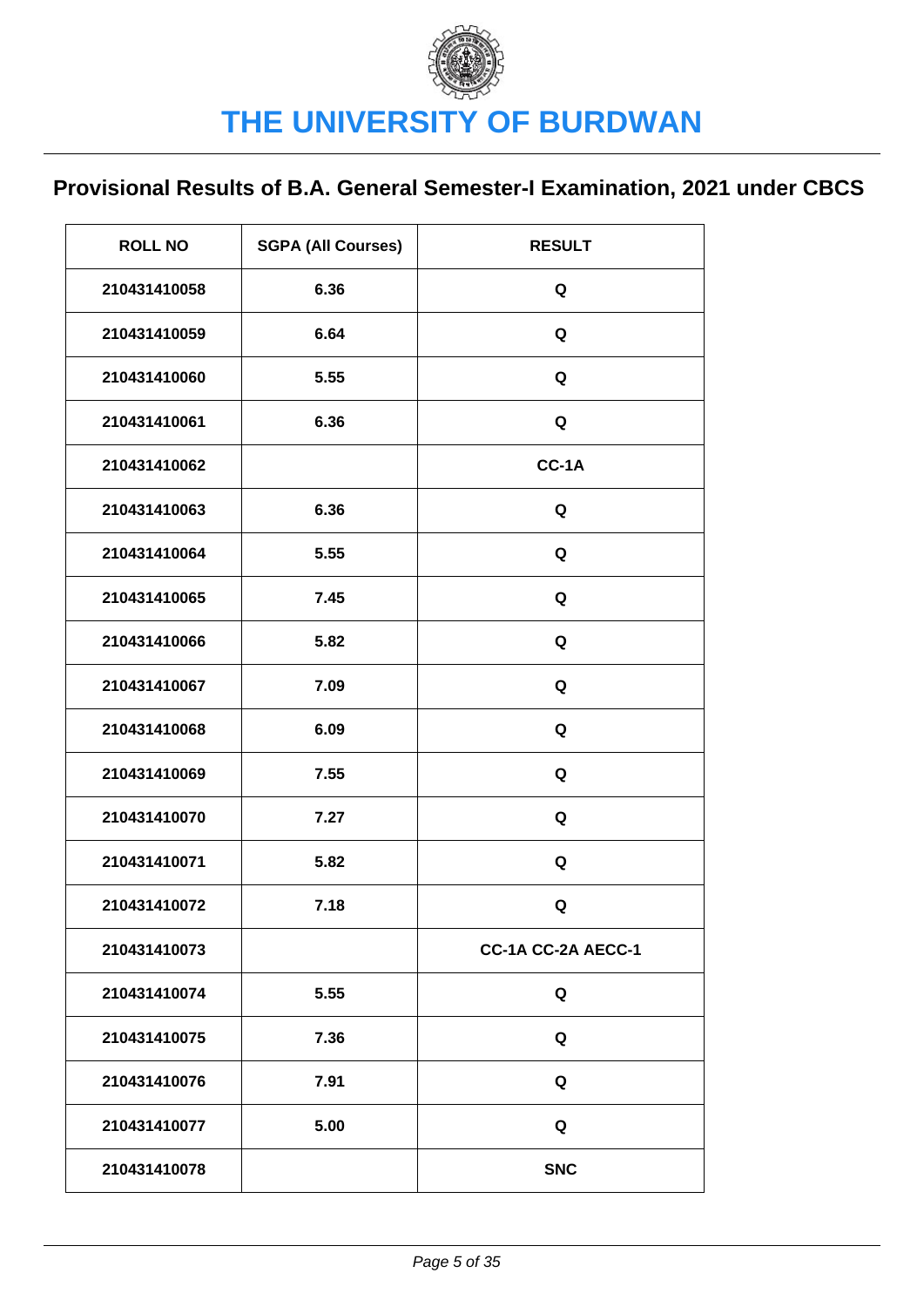| <b>ROLL NO</b> | <b>SGPA (All Courses)</b> | <b>RESULT</b>      |
|----------------|---------------------------|--------------------|
| 210431410079   | 7.82                      | Q                  |
| 210431410080   | 7.82                      | Q                  |
| 210431410081   | 6.09                      | Q                  |
| 210431410082   |                           | CC-1A CC-2A AECC-1 |
| 210431410083   | 6.55                      | Q                  |
| 210431410084   | 6.09                      | Q                  |
| 210431410085   | 5.82                      | Q                  |
| 210431410086   | 6.36                      | Q                  |
| 210431410087   | 6.91                      | Q                  |
| 210431410088   | 6.64                      | Q                  |
| 210431410089   | 6.82                      | Q                  |
| 210431410090   | 6.09                      | Q                  |
| 210431410091   | 6.64                      | Q                  |
| 210431410092   | 6.09                      | Q                  |
| 210431410093   | 5.55                      | Q                  |
| 210431410094   | 4.73                      | Q                  |
| 210431410095   | 7.64                      | Q                  |
| 210431410096   | 5.27                      | Q                  |
| 210431410097   | 7.91                      | Q                  |
| 210431410098   | 7.36                      | Q                  |
| 210431410099   | 6.00                      | Q                  |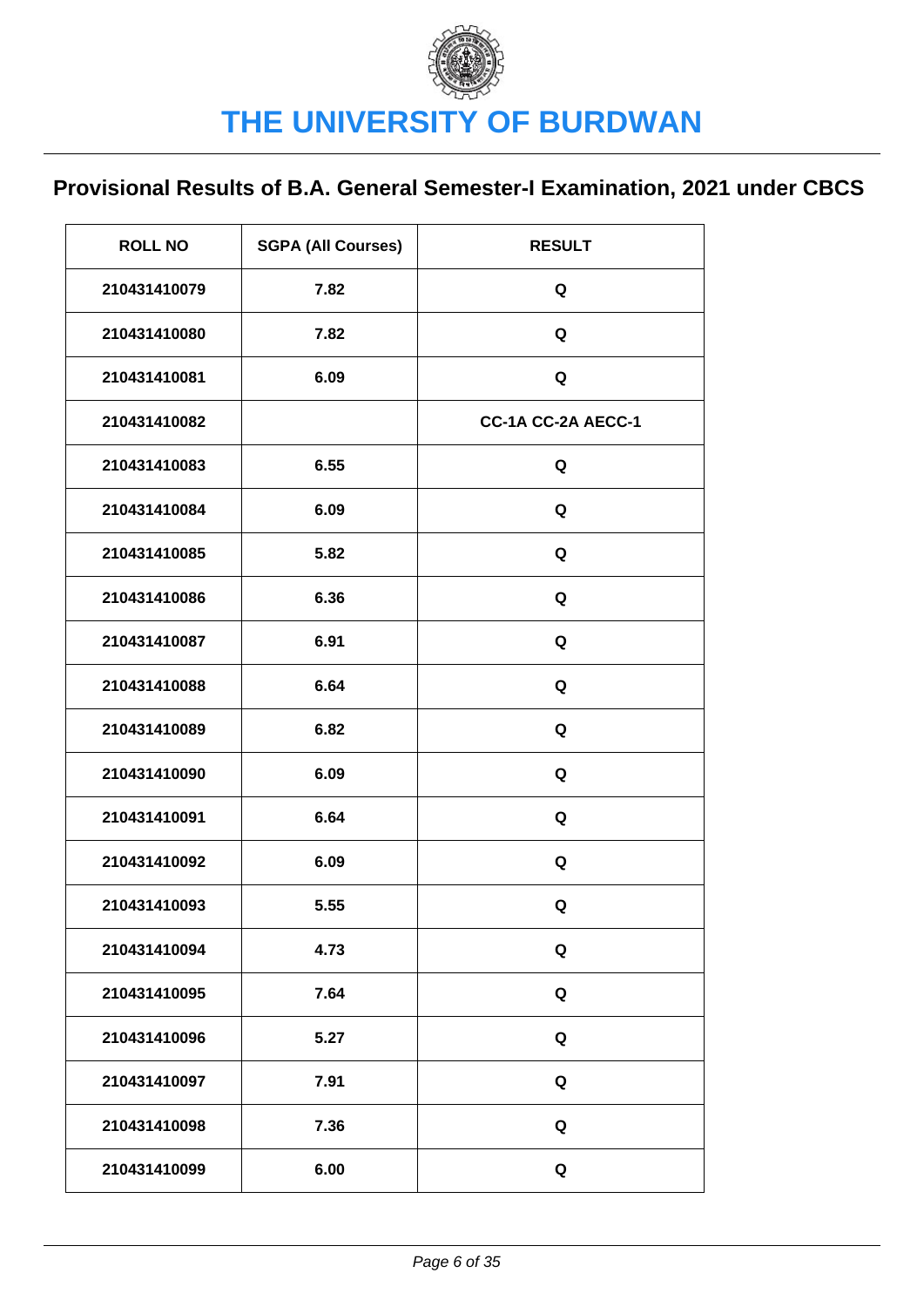| <b>ROLL NO</b> | <b>SGPA (All Courses)</b> | <b>RESULT</b> |
|----------------|---------------------------|---------------|
| 210431410100   | 6.09                      | Q             |
| 210431410101   | 6.00                      | Q             |
| 210431410102   | 5.82                      | Q             |
| 210431410103   | 6.91                      | Q             |
| 210431410104   | 7.64                      | Q             |
| 210431410105   |                           | <b>SNC</b>    |
| 210431410106   | 7.55                      | Q             |
| 210431410107   | 5.82                      | Q             |
| 210431410108   | 5.55                      | Q             |
| 210431410109   | 6.09                      | Q             |
| 210431410110   | 6.64                      | Q             |
| 210431410111   | 7.64                      | Q             |
| 210431410112   | 5.82                      | Q             |
| 210431410113   | 8.00                      | Q             |
| 210431410114   | 5.27                      | Q             |
| 210431410115   | 6.91                      | Q             |
| 210431410116   | 7.36                      | Q             |
| 210431410117   | 7.09                      | Q             |
| 210431410118   | 7.27                      | Q             |
| 210431410119   | 7.73                      | Q             |
| 210431410120   | 7.36                      | Q             |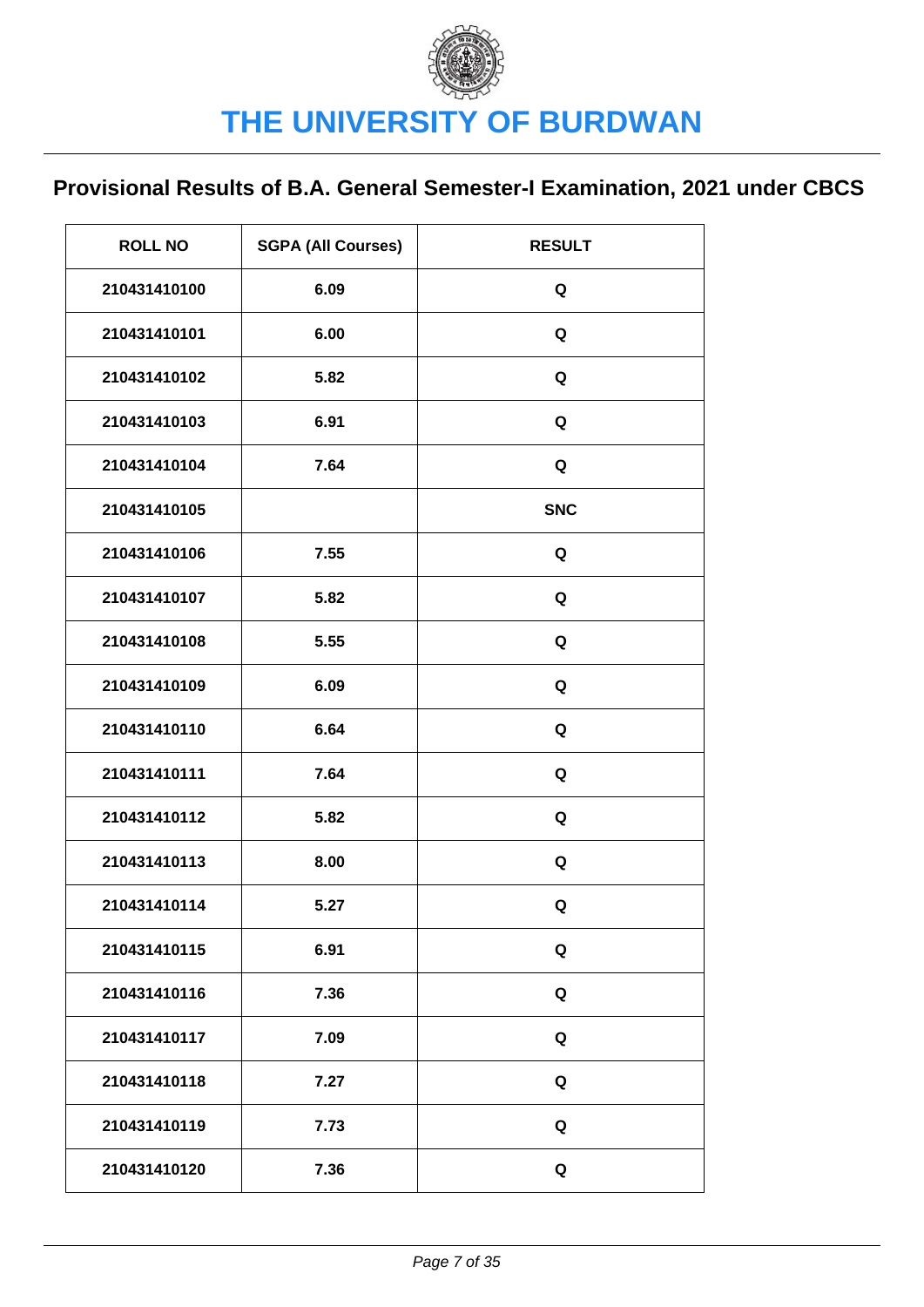| <b>ROLL NO</b> | <b>SGPA (All Courses)</b> | <b>RESULT</b>      |
|----------------|---------------------------|--------------------|
| 210431410121   | 7.82                      | Q                  |
| 210431410122   | 6.55                      | Q                  |
| 210431410123   | 7.00                      | Q                  |
| 210431410124   | 7.36                      | Q                  |
| 210431410125   | 6.27                      | Q                  |
| 210431410126   | 7.09                      | Q                  |
| 210431410127   | 6.82                      | Q                  |
| 210431410128   | 6.73                      | Q                  |
| 210431410129   | 7.09                      | Q                  |
| 210431410130   | 6.36                      | Q                  |
|                |                           |                    |
| 210431410131   |                           | CC-1A CC-2A AECC-1 |
| 210431410132   | 6.09                      | Q                  |
| 210431410133   |                           | <b>SNC</b>         |
| 210431410134   | 7.82                      | Q                  |
| 210431410135   | 6.36                      | Q                  |
| 210431410136   | 5.55                      | Q                  |
| 210431410137   | 6.09                      | Q                  |
| 210431410138   | 5.82                      | Q                  |
| 210431410139   | 6.00                      | Q                  |
| 210431410140   | 5.82                      | Q                  |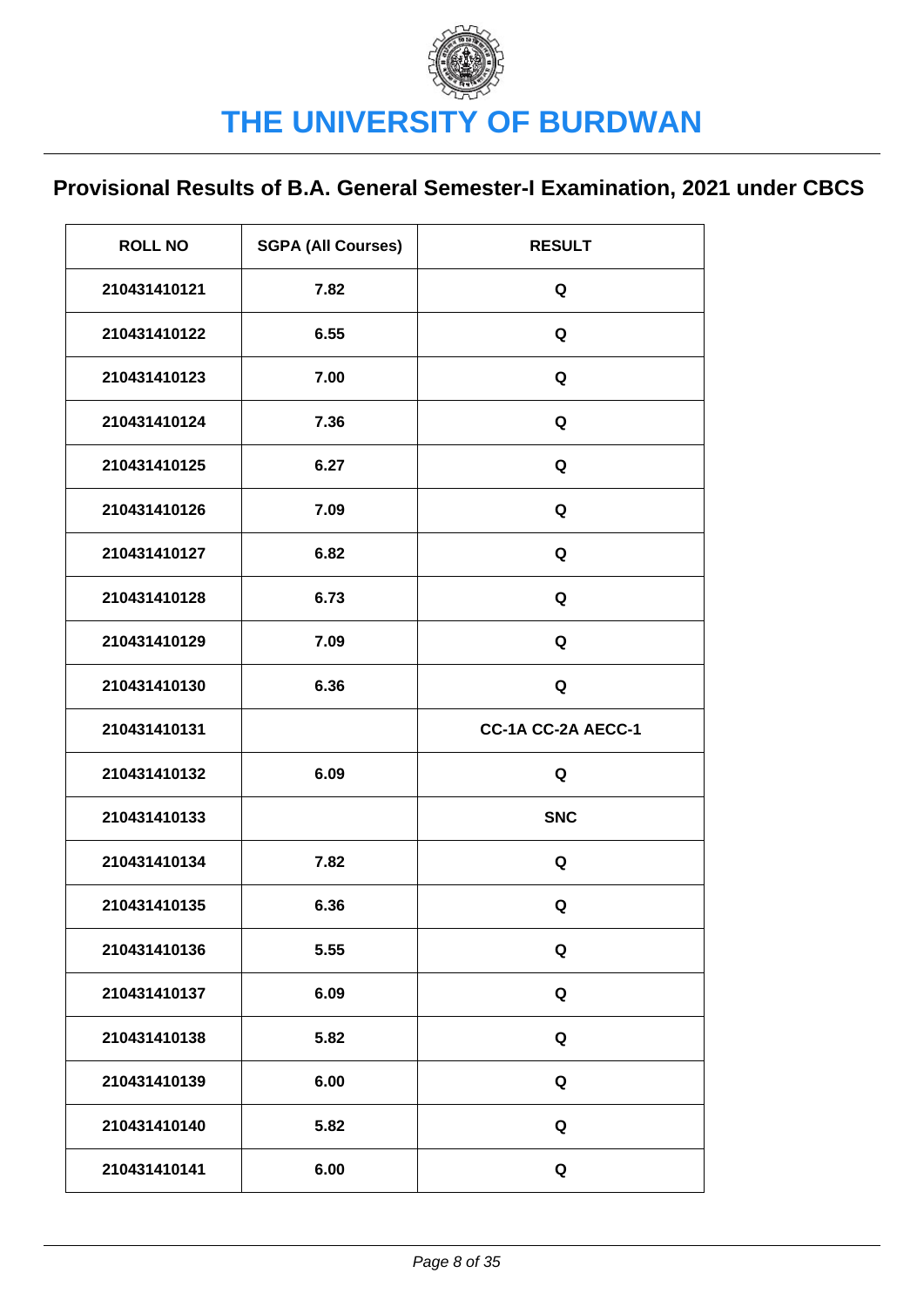| <b>ROLL NO</b> | <b>SGPA (All Courses)</b> | <b>RESULT</b>            |
|----------------|---------------------------|--------------------------|
| 210431410142   | 5.27                      | Q                        |
| 210431410143   |                           | <b>SNC</b>               |
| 210431410144   | 5.27                      | Q                        |
| 210431410145   | 5.00                      | Q                        |
| 210431410146   | 5.82                      | Q                        |
| 210431410147   | 5.82                      | Q                        |
| 210431410148   | 5.82                      | Q                        |
| 210431410149   |                           | <b>CC-1A L1-1 AECC-1</b> |
| 210431410150   | 7.55                      | Q                        |
| 210431410151   | 7.73                      | Q                        |
| 210431410152   | 7.27                      | Q                        |
| 210431410153   | 5.82                      | Q                        |
| 210431410154   | 6.91                      | Q                        |
| 210431410155   | 7.82                      | Q                        |
| 210431410156   | 6.09                      | Q                        |
| 210431410157   | 6.09                      | Q                        |
| 210431410158   | 6.45                      | Q                        |
| 210431410159   |                           | CC-1A CC-2A AECC-1       |
| 210431410160   | 6.82                      | Q                        |
| 210431410161   | 5.82                      | Q                        |
| 210431410162   | 7.73                      | Q                        |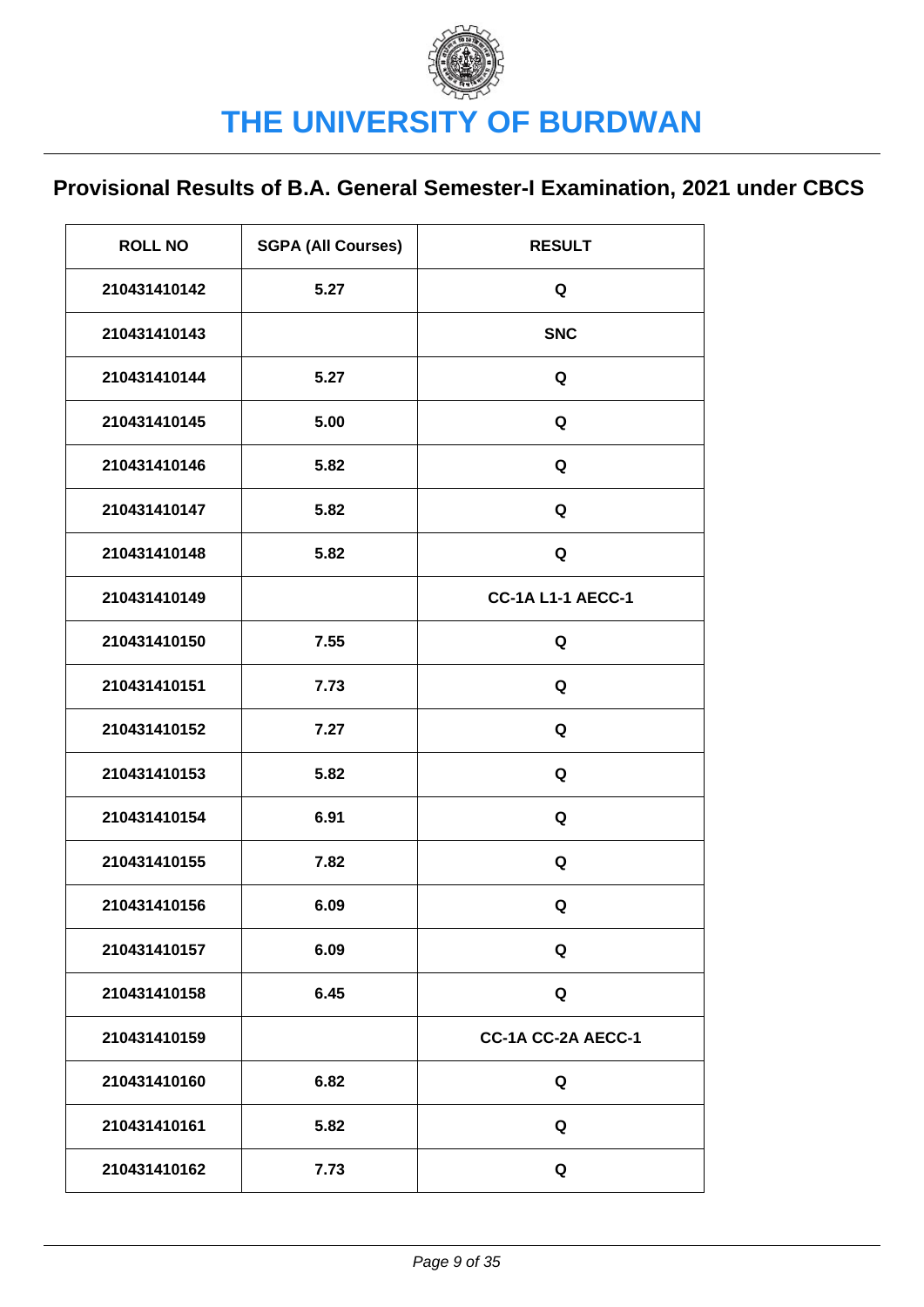| <b>ROLL NO</b> | <b>SGPA (All Courses)</b> | <b>RESULT</b> |
|----------------|---------------------------|---------------|
| 210431410163   | 7.09                      | Q             |
| 210431410164   | 6.09                      | Q             |
| 210431410165   | 6.82                      | Q             |
| 210431410166   | 5.82                      | Q             |
| 210431410167   | 7.55                      | Q             |
| 210431410168   | 6.82                      | Q             |
| 210431410169   | 5.82                      | Q             |
| 210431410170   | 5.00                      | Q             |
| 210431410171   | 5.82                      | Q             |
| 210431410172   | 5.00                      | Q             |
| 210431410173   | 7.55                      | Q             |
| 210431410174   | 6.00                      | Q             |
| 210431410175   | 5.82                      | Q             |
| 210431410176   | 6.36                      | Q             |
| 210431410177   | 6.09                      | Q             |
| 210431410178   | 5.82                      | Q             |
| 210431410179   | 6.09                      | Q             |
| 210431410180   | 6.27                      | Q             |
| 210431410181   | 7.64                      | Q             |
| 210431410182   | 7.36                      | Q             |
| 210431410183   | 6.36                      | Q             |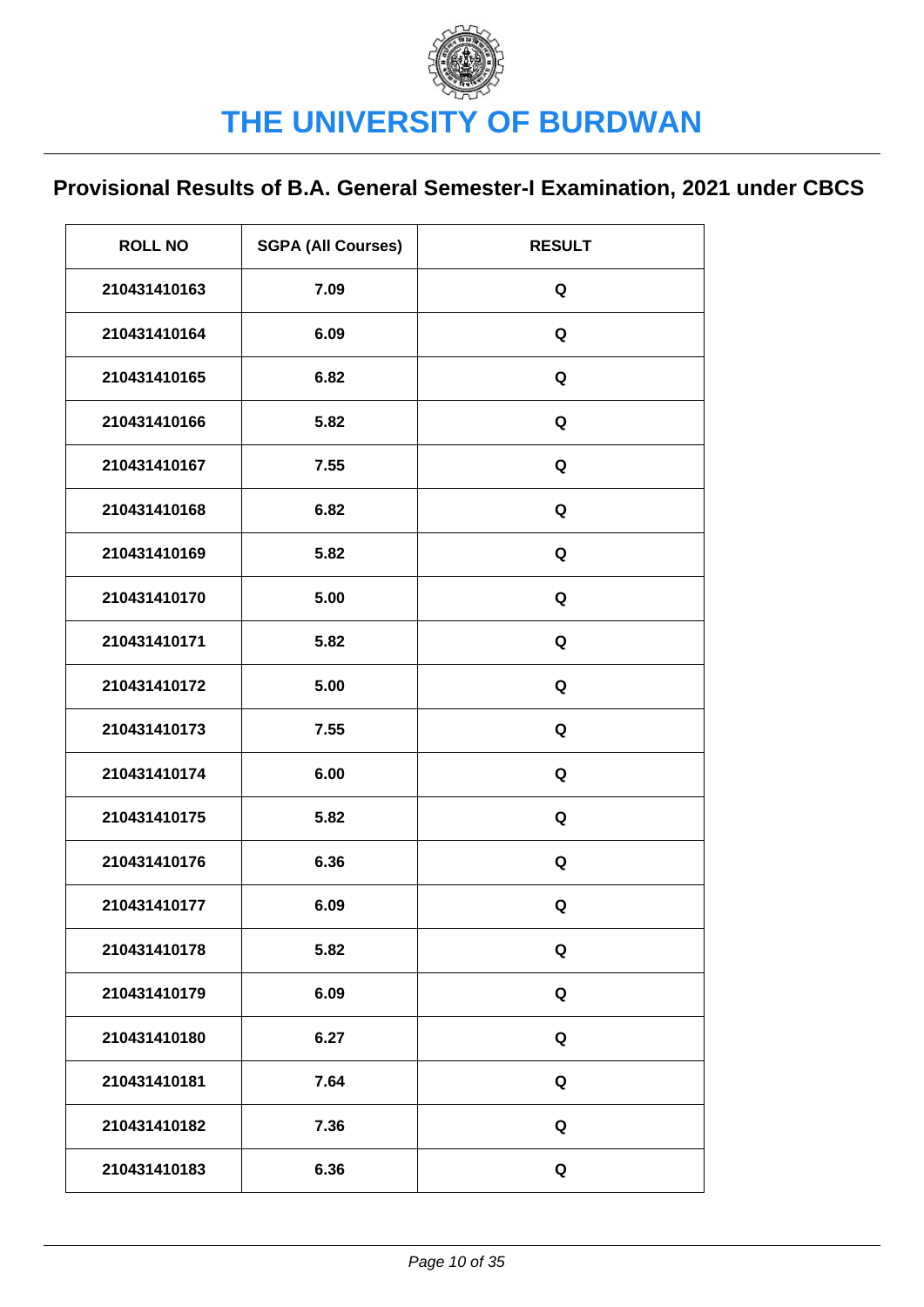| <b>ROLL NO</b> | <b>SGPA (All Courses)</b> | <b>RESULT</b> |
|----------------|---------------------------|---------------|
| 210431410184   | 5.55                      | Q             |
| 210431410185   | 6.27                      | Q             |
| 210431410186   | 6.55                      | Q             |
| 210431410187   | 6.09                      | Q             |
| 210431410188   | 5.55                      | Q             |
| 210431410189   | 5.55                      | Q             |
| 210431410190   | 6.82                      | Q             |
| 210431410191   | 5.27                      | Q             |
| 210431410192   | 6.55                      | Q             |
| 210431410193   | 6.64                      | Q             |
| 210431410194   | 5.55                      | Q             |
| 210431410195   | 7.27                      | Q             |
| 210431410196   | 7.64                      | Q             |
| 210431410197   | 5.82                      | Q             |
| 210431410198   | 6.55                      | Q             |
| 210431410199   | 7.36                      | Q             |
| 210431410200   | 5.55                      | Q             |
| 210431410201   | 6.36                      | Q             |
| 210431410202   | 7.18                      | Q             |
| 210431410203   | 7.36                      | Q             |
| 210431410204   | 7.27                      | Q             |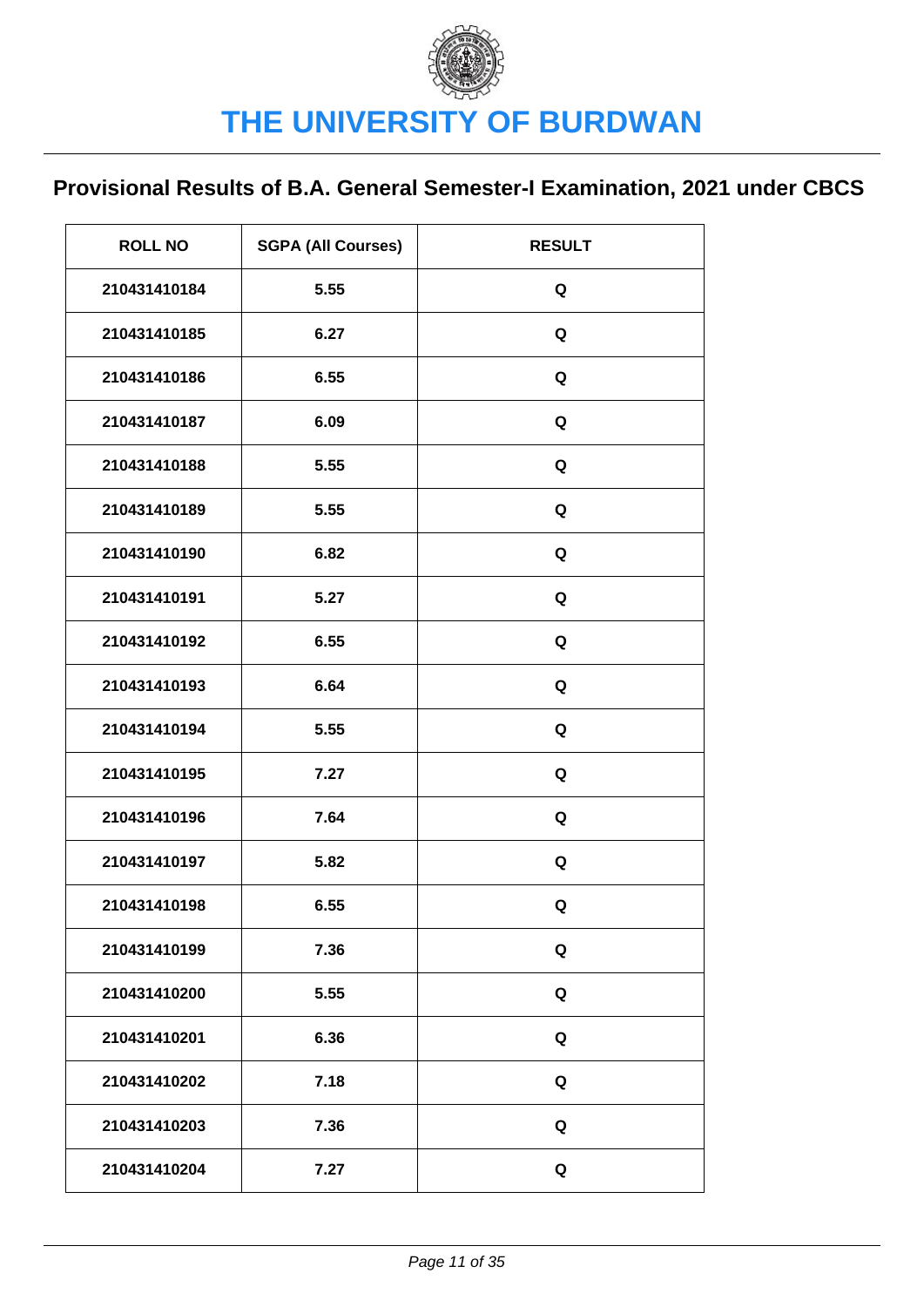| <b>ROLL NO</b> | <b>SGPA (All Courses)</b> | <b>RESULT</b> |
|----------------|---------------------------|---------------|
| 210431410205   | 5.55                      | Q             |
| 210431410206   | 7.73                      | Q             |
| 210431410207   | 5.27                      | Q             |
| 210431410208   | 5.73                      | Q             |
| 210431410209   | 5.82                      | Q             |
| 210431410210   | 6.64                      | Q             |
| 210431410211   | 6.00                      | Q             |
| 210431410212   | 6.91                      | Q             |
| 210431410213   | 6.91                      | Q             |
| 210431410214   | 6.00                      | Q             |
| 210431410215   |                           | <b>SNC</b>    |
| 210431410216   | 6.36                      | Q             |
| 210431410217   | 6.64                      | Q             |
| 210431410218   | 6.82                      | Q             |
| 210431410219   | 5.82                      | Q             |
| 210431410220   | 6.82                      | Q             |
| 210431410221   | 7.09                      | Q             |
| 210431410222   | 7.55                      | Q             |
| 210431410223   | 6.36                      | Q             |
| 210431410224   | 5.82                      | Q             |
| 210431410225   | 6.36                      | Q             |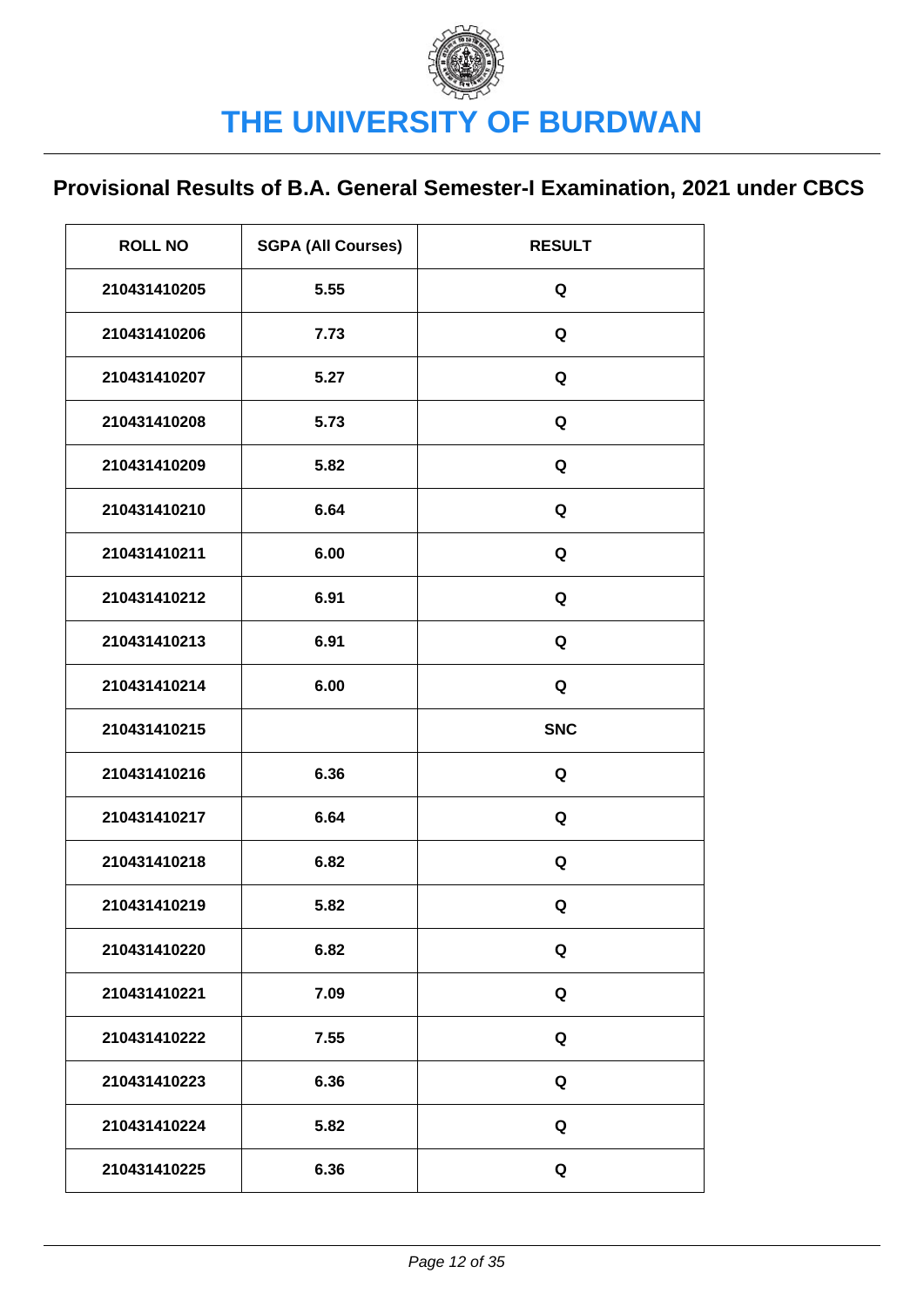| <b>ROLL NO</b> | <b>SGPA (All Courses)</b> | <b>RESULT</b> |
|----------------|---------------------------|---------------|
| 210431410226   | 5.27                      | Q             |
| 210431410227   | 6.91                      | Q             |
| 210431410228   | 6.82                      | Q             |
| 210431410229   | 5.73                      | Q             |
| 210431410230   | 7.45                      | Q             |
| 210431410231   | 7.09                      | Q             |
| 210431410232   | 7.18                      | Q             |
| 210431410233   | 7.00                      | Q             |
| 210431410234   | 5.55                      | Q             |
| 210431410235   | 6.64                      | Q             |
| 210431410236   | 7.36                      | Q             |
| 210431410237   | 7.45                      | Q             |
| 210431410238   | 6.00                      | Q             |
| 210431410239   | 7.45                      | Q             |
| 210431410240   | 6.00                      | Q             |
| 210431410241   | 5.82                      | Q             |
| 210431410242   | 6.91                      | Q             |
| 210431410243   | 6.64                      | Q             |
| 210431410244   | 6.64                      | Q             |
| 210431410245   | 6.91                      | Q             |
| 210431410246   | 6.27                      | Q             |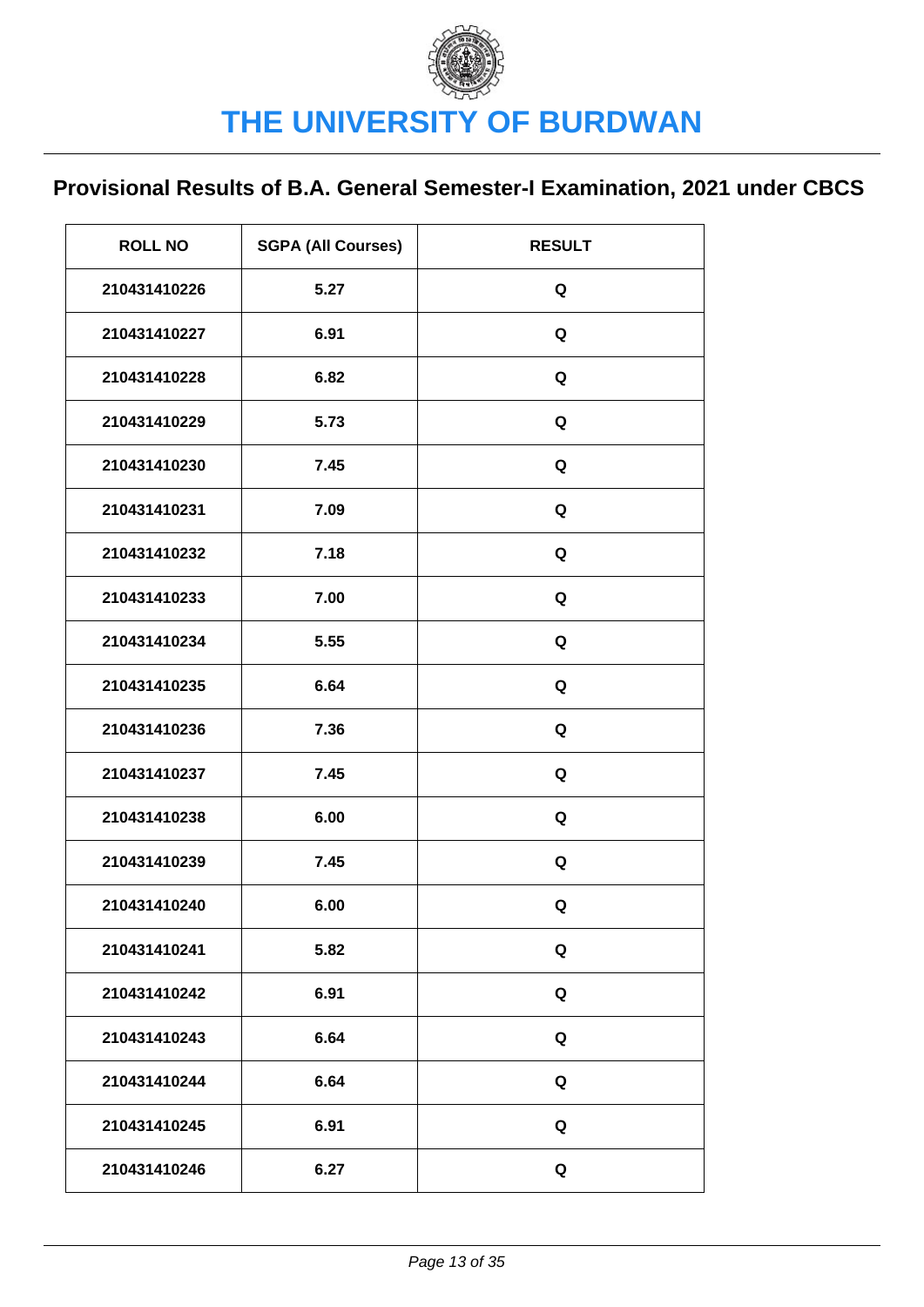| <b>ROLL NO</b> | <b>SGPA (All Courses)</b> | <b>RESULT</b> |
|----------------|---------------------------|---------------|
| 210431410247   | 6.09                      | Q             |
| 210431410248   | 6.64                      | Q             |
| 210431410249   | 6.82                      | Q             |
| 210431410250   | 6.36                      | Q             |
| 210431410251   | 6.36                      | Q             |
| 210431410252   | 6.09                      | Q             |
| 210431410253   | 6.91                      | Q             |
| 210431410254   | 6.27                      | Q             |
| 210431410255   | 6.91                      | Q             |
| 210431410256   | 7.36                      | Q             |
| 210431410257   | 6.00                      | Q             |
| 210431410258   | 5.82                      | Q             |
| 210431410259   | 6.09                      | Q             |
| 210431410260   |                           | <b>SNC</b>    |
| 210431410261   | 5.82                      | Q             |
| 210431410262   |                           | <b>SNC</b>    |
| 210431410263   | 6.36                      | Q             |
| 210431410264   |                           | CC-1A CC-2A   |
| 210431410265   | 6.64                      | Q             |
| 210431410266   | 7.09                      | Q             |
| 210431410267   | 5.27                      | Q             |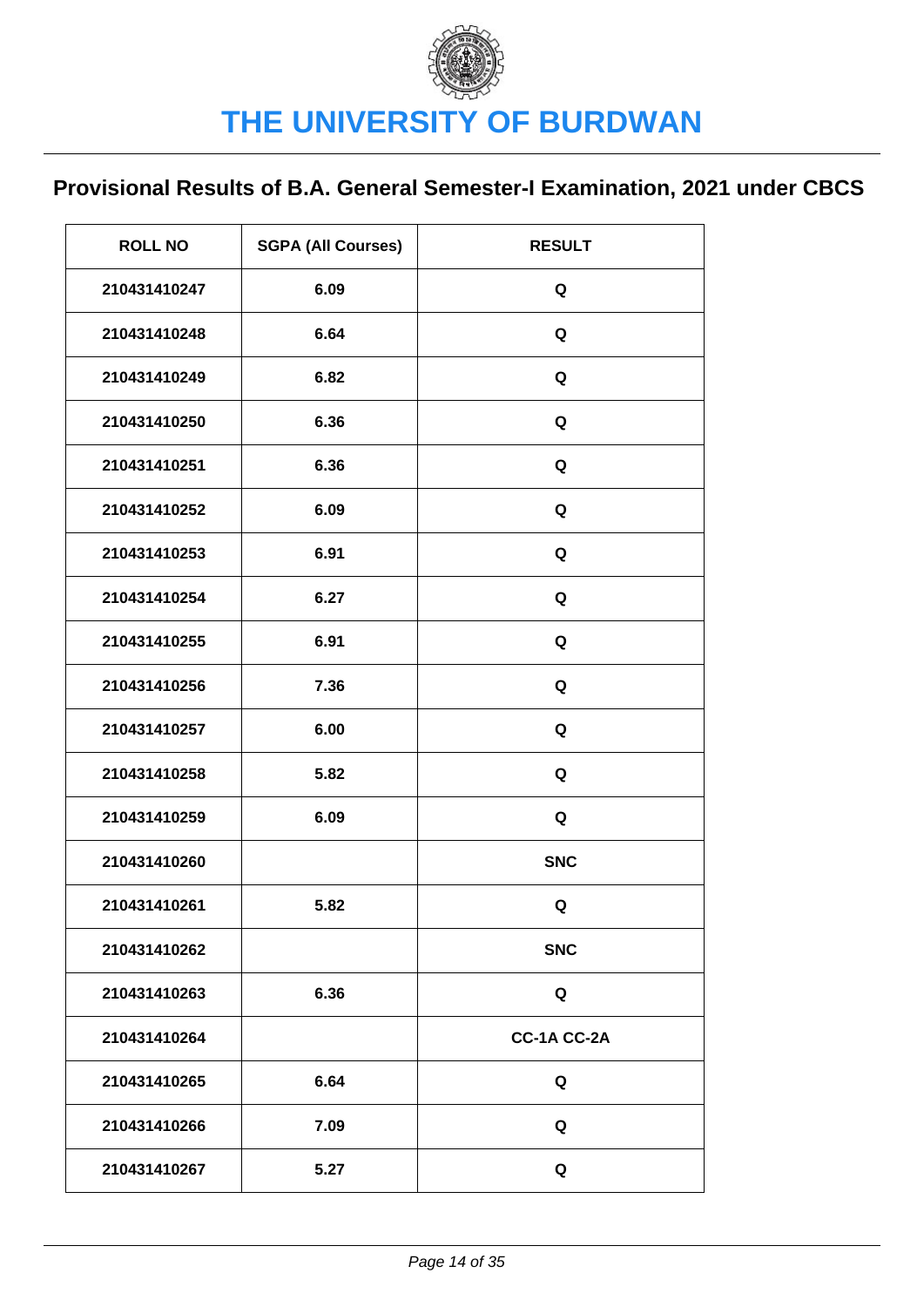| <b>ROLL NO</b> | <b>SGPA (All Courses)</b> | <b>RESULT</b>      |
|----------------|---------------------------|--------------------|
| 210431410268   | 6.64                      | Q                  |
| 210431410269   | 7.18                      | Q                  |
| 210431410270   | 7.09                      | Q                  |
| 210431410271   | 6.82                      | Q                  |
| 210431410272   | 8.09                      | Q                  |
| 210431410273   | 6.36                      | Q                  |
| 210431410274   | 6.64                      | Q                  |
| 210431410275   | 7.00                      | Q                  |
| 210431410276   | 6.55                      | Q                  |
| 210431410277   | 7.09                      | Q                  |
| 210431410278   | 6.91                      | Q                  |
| 210431410279   | 7.64                      | Q                  |
| 210431410280   |                           | <b>SNC</b>         |
| 210431410281   |                           | CC-1A CC-2A AECC-1 |
| 210431410282   | 5.27                      | Q                  |
| 210431410283   | 6.82                      | Q                  |
| 210431410284   |                           | <b>SNC</b>         |
| 210431410285   | 7.09                      | Q                  |
| 210431410286   | 5.73                      | Q                  |
| 210431410287   | 7.09                      | Q                  |
| 210431410288   | 7.55                      | Q                  |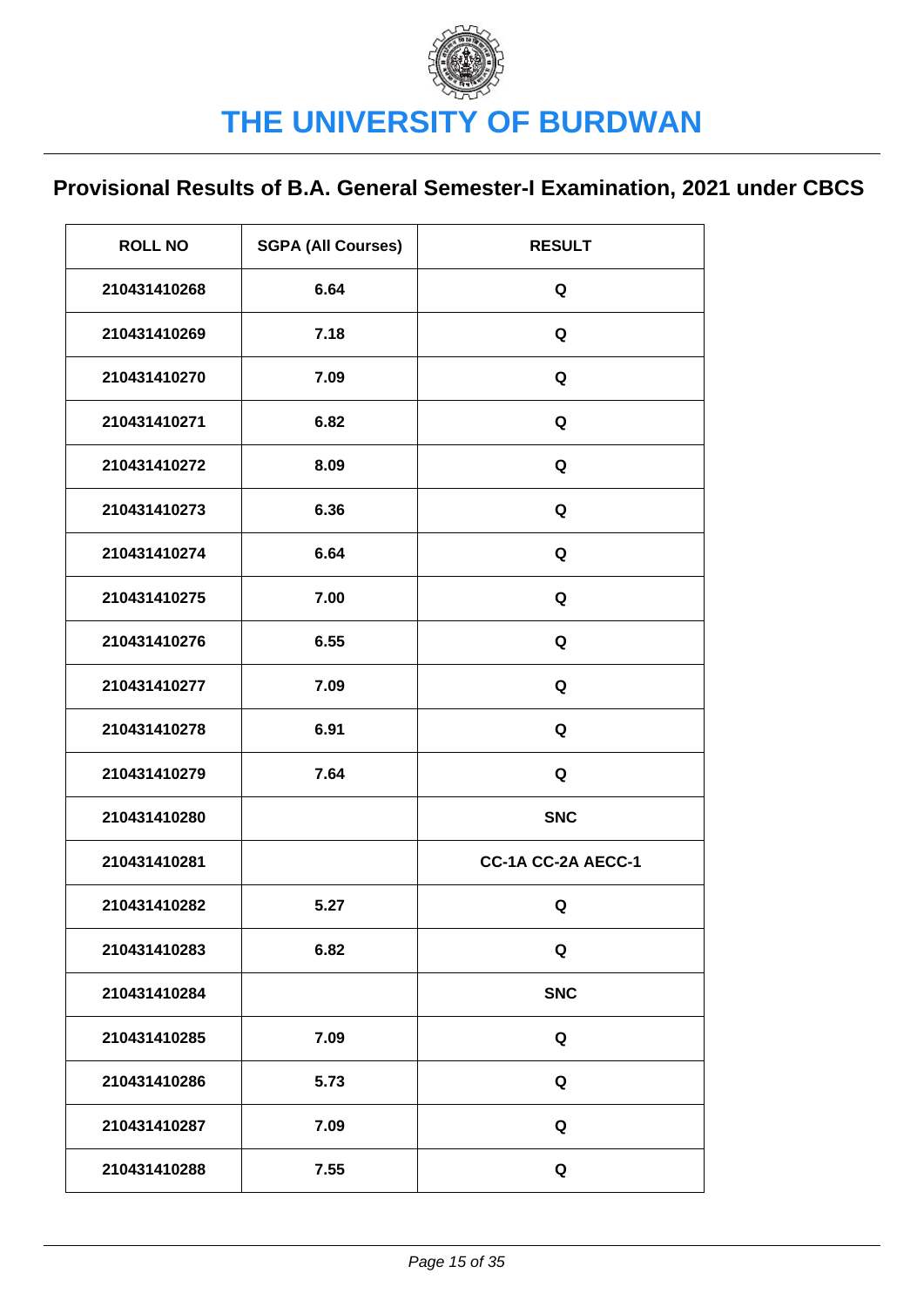| <b>ROLL NO</b> | <b>SGPA (All Courses)</b> | <b>RESULT</b>      |
|----------------|---------------------------|--------------------|
| 210431410289   | 5.82                      | Q                  |
| 210431410290   | 6.09                      | Q                  |
| 210431410291   | 7.45                      | Q                  |
| 210431410292   | 7.36                      | Q                  |
| 210431410293   | 6.91                      | Q                  |
| 210431410294   | 8.00                      | Q                  |
| 210431410295   | 6.36                      | Q                  |
| 210431410296   | 6.91                      | Q                  |
| 210431410297   | 6.27                      | Q                  |
| 210431410298   | 7.09                      | Q                  |
| 210431410299   | 7.55                      | Q                  |
| 210431410300   | 6.36                      | Q                  |
| 210431410301   | 6.82                      | Q                  |
| 210431410302   | 5.82                      | Q                  |
| 210431410303   |                           | CC-1A CC-2A AECC-1 |
| 210431410304   | 5.27                      | Q                  |
| 210431410305   | 6.82                      | Q                  |
| 210431410306   | 6.27                      | Q                  |
| 210431410307   | 6.64                      | Q                  |
| 210431410308   | 6.64                      | Q                  |
| 210431410309   | 7.64                      | Q                  |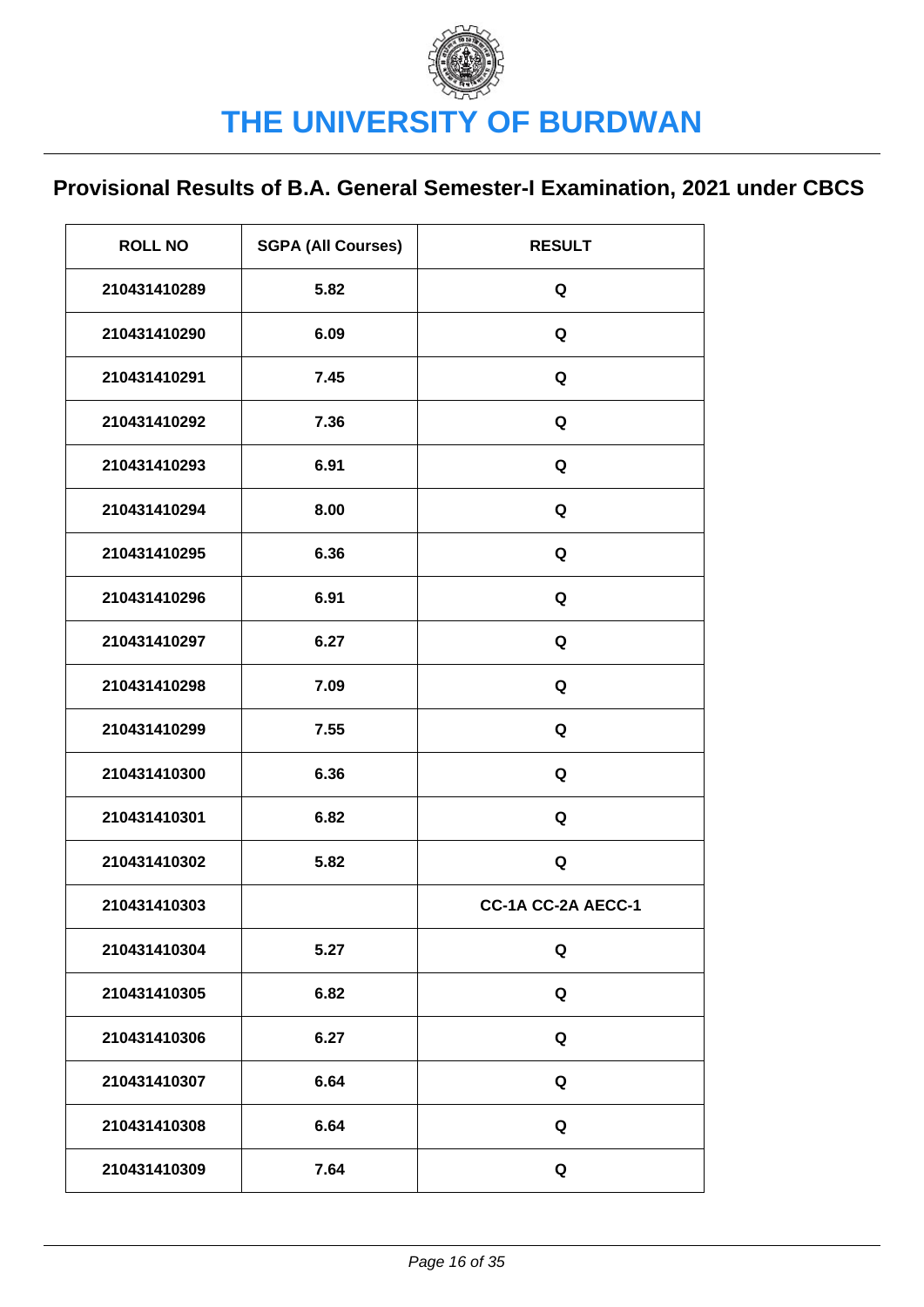| <b>ROLL NO</b> | <b>SGPA (All Courses)</b> | <b>RESULT</b>      |
|----------------|---------------------------|--------------------|
| 210431410310   | 6.36                      | Q                  |
| 210431410311   | 8.09                      | Q                  |
| 210431410312   | 7.27                      | Q                  |
| 210431410313   | 5.55                      | Q                  |
| 210431410314   |                           | CC-1A CC-2A AECC-1 |
| 210431410315   | 7.27                      | Q                  |
| 210431410316   | 5.27                      | Q                  |
| 210431410317   | 6.64                      | Q                  |
| 210431410318   | 6.36                      | Q                  |
| 210431410319   | 5.82                      | Q                  |
| 210431410320   | 5.82                      | Q                  |
| 210431410321   |                           | <b>SNC</b>         |
| 210431410322   | 6.36                      | Q                  |
| 210431410323   | 5.55                      | Q                  |
| 210431410324   | 6.36                      | Q                  |
| 210431410325   |                           | AECC-1             |
| 210431410326   | 6.91                      | Q                  |
| 210431410327   | 7.64                      | Q                  |
| 210431410328   | 7.55                      | Q                  |
| 210431410329   | 7.27                      | Q                  |
| 210431410330   | 6.27                      | Q                  |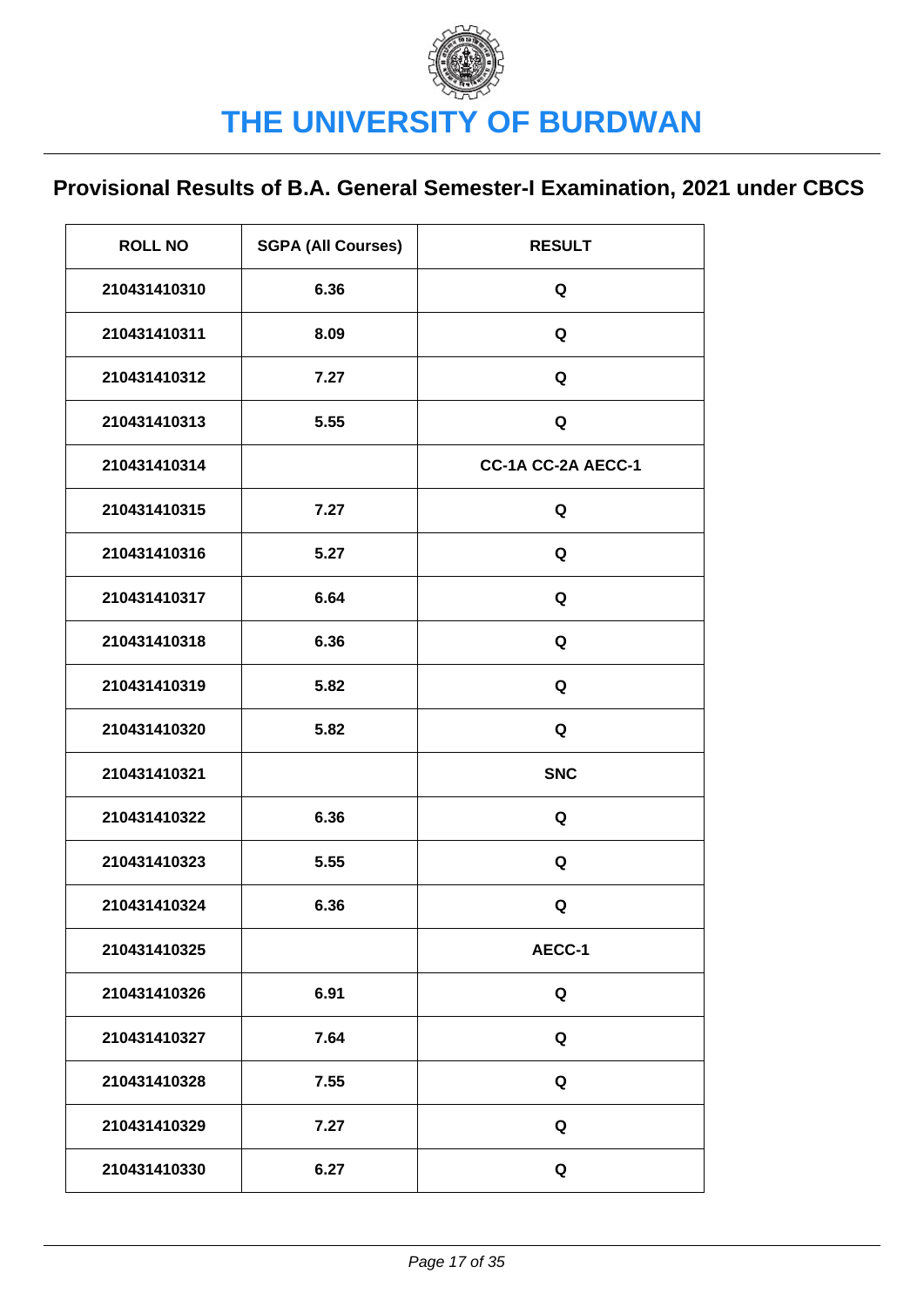| <b>ROLL NO</b> | <b>SGPA (All Courses)</b> | <b>RESULT</b> |
|----------------|---------------------------|---------------|
| 210431410331   | 7.55                      | Q             |
| 210431410332   | 8.00                      | Q             |
| 210431410333   | 6.27                      | Q             |
| 210431410334   | 4.73                      | Q             |
| 210431410335   | 7.73                      | Q             |
| 210431410336   | 7.00                      | Q             |
| 210431410337   | 8.27                      | Q             |
| 210431410338   | 7.55                      | Q             |
| 210431410339   | 7.27                      | Q             |
| 210431410340   | 8.00                      | Q             |
| 210431410341   | 6.82                      | Q             |
| 210431410342   | 7.00                      | Q             |
| 210431410343   | 6.91                      | Q             |
| 210431410344   | 7.55                      | Q             |
| 210431410345   | 6.64                      | Q             |
| 210431410346   | 6.55                      | Q             |
| 210431410347   | 6.36                      | Q             |
| 210431410348   | 7.64                      | Q             |
| 210431410349   | 6.09                      | Q             |
| 210431410350   | 5.27                      | Q             |
| 210431410351   | 7.09                      | Q             |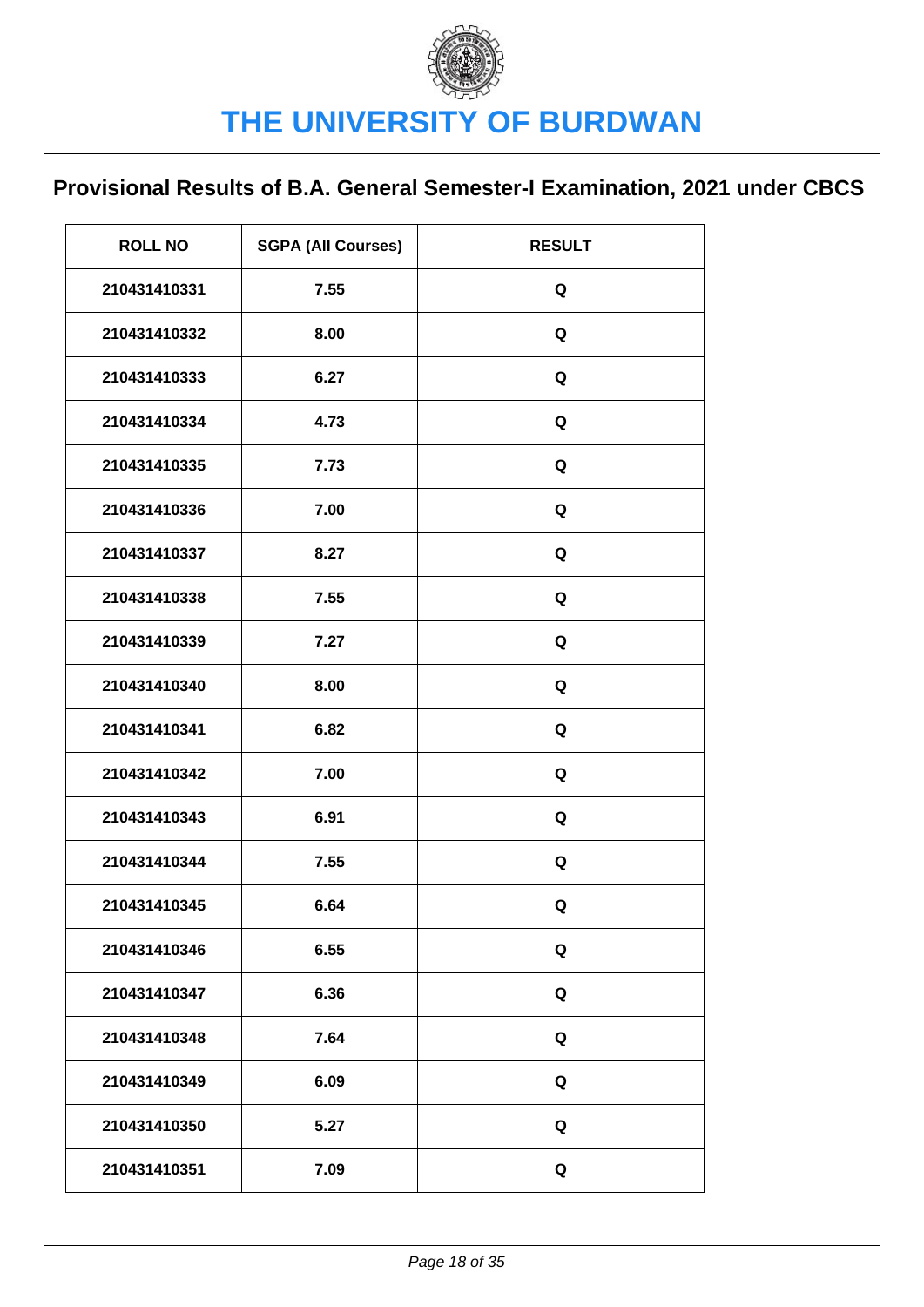| <b>ROLL NO</b> | <b>SGPA (All Courses)</b> | <b>RESULT</b> |
|----------------|---------------------------|---------------|
| 210431410352   | 7.27                      | Q             |
| 210431410353   | 7.36                      | Q             |
| 210431410354   | 7.55                      | Q             |
| 210431410355   | 7.27                      | Q             |
| 210431410356   | 7.36                      | Q             |
| 210431410357   | 6.64                      | Q             |
| 210431410358   | 6.55                      | Q             |
| 210431410359   | 7.09                      | Q             |
| 210431410360   | 6.36                      | Q             |
| 210431410361   | 5.55                      | Q             |
| 210431410362   | 5.55                      | Q             |
| 210431410363   | 5.27                      | Q             |
| 210431410364   | 6.64                      | Q             |
| 210431410365   | 5.82                      | Q             |
| 210431410366   | 5.55                      | Q             |
| 210431410367   | 7.09                      | Q             |
| 210431410368   | 7.45                      | Q             |
| 210431410369   | 7.36                      | Q             |
| 210431410370   | 6.09                      | Q             |
| 210431410371   | 5.55                      | Q             |
| 210431410372   | 6.64                      | Q             |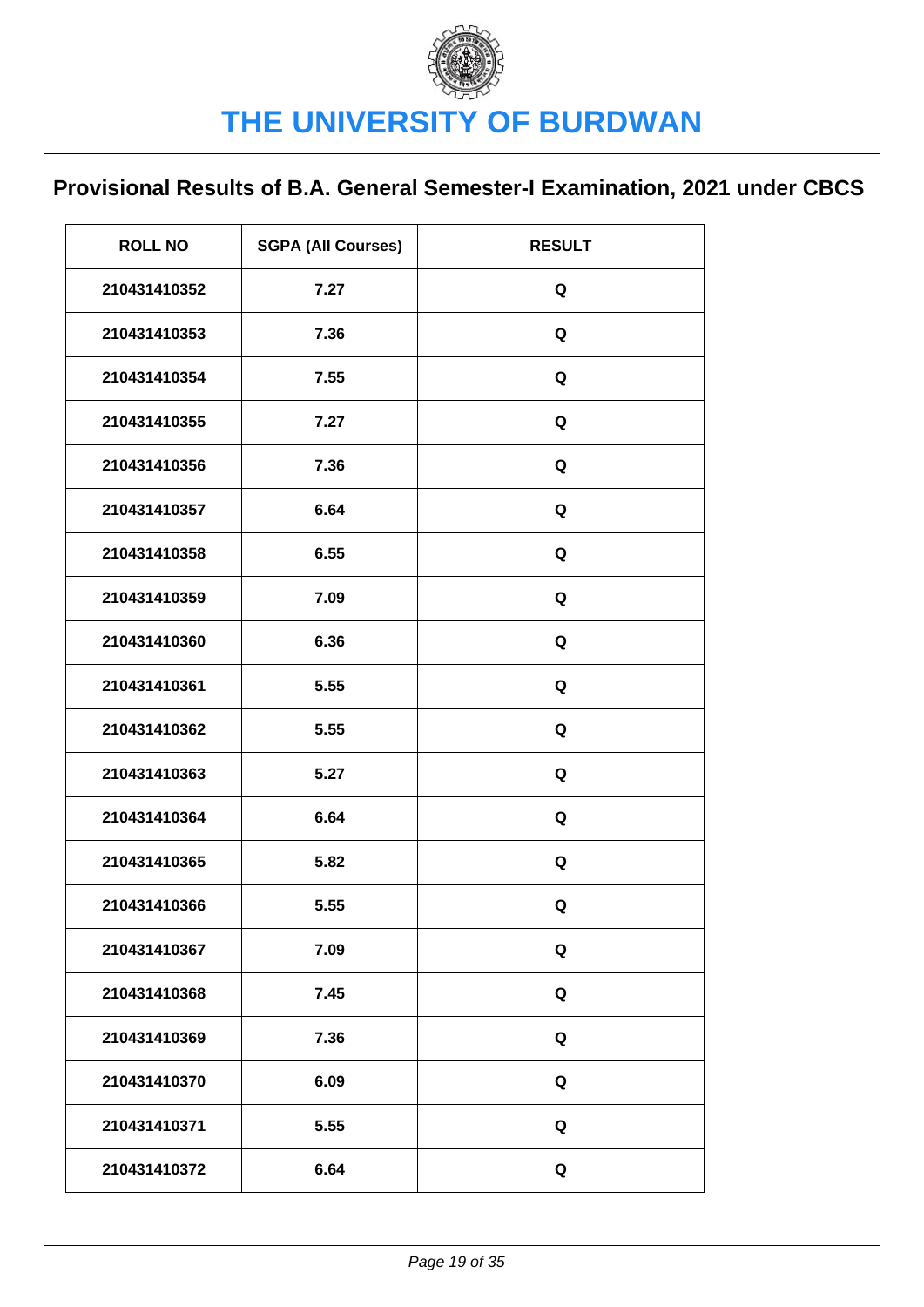| <b>ROLL NO</b> | <b>SGPA (All Courses)</b> | <b>RESULT</b> |
|----------------|---------------------------|---------------|
| 210431410373   | 6.64                      | Q             |
| 210431410374   | 5.55                      | Q             |
| 210431410375   | 5.82                      | Q             |
| 210431410376   | 6.18                      | Q             |
| 210431410377   | 7.18                      | Q             |
| 210431410378   | 6.64                      | Q             |
| 210431410379   | 6.36                      | Q             |
| 210431410380   | 6.55                      | Q             |
| 210431410381   | 6.82                      | Q             |
| 210431410382   | 6.36                      | Q             |
| 210431410383   | 7.45                      | Q             |
| 210431410384   | 5.82                      | Q             |
| 210431410385   | 7.27                      | Q             |
| 210431410386   | 6.09                      | Q             |
| 210431410387   | 7.00                      | Q             |
| 210431410388   | 5.55                      | Q             |
| 210431410389   | 6.09                      | Q             |
| 210431410390   | 6.09                      | Q             |
| 210431410391   | 7.00                      | Q             |
| 210431410392   | 5.55                      | Q             |
| 210431410393   | 6.36                      | Q             |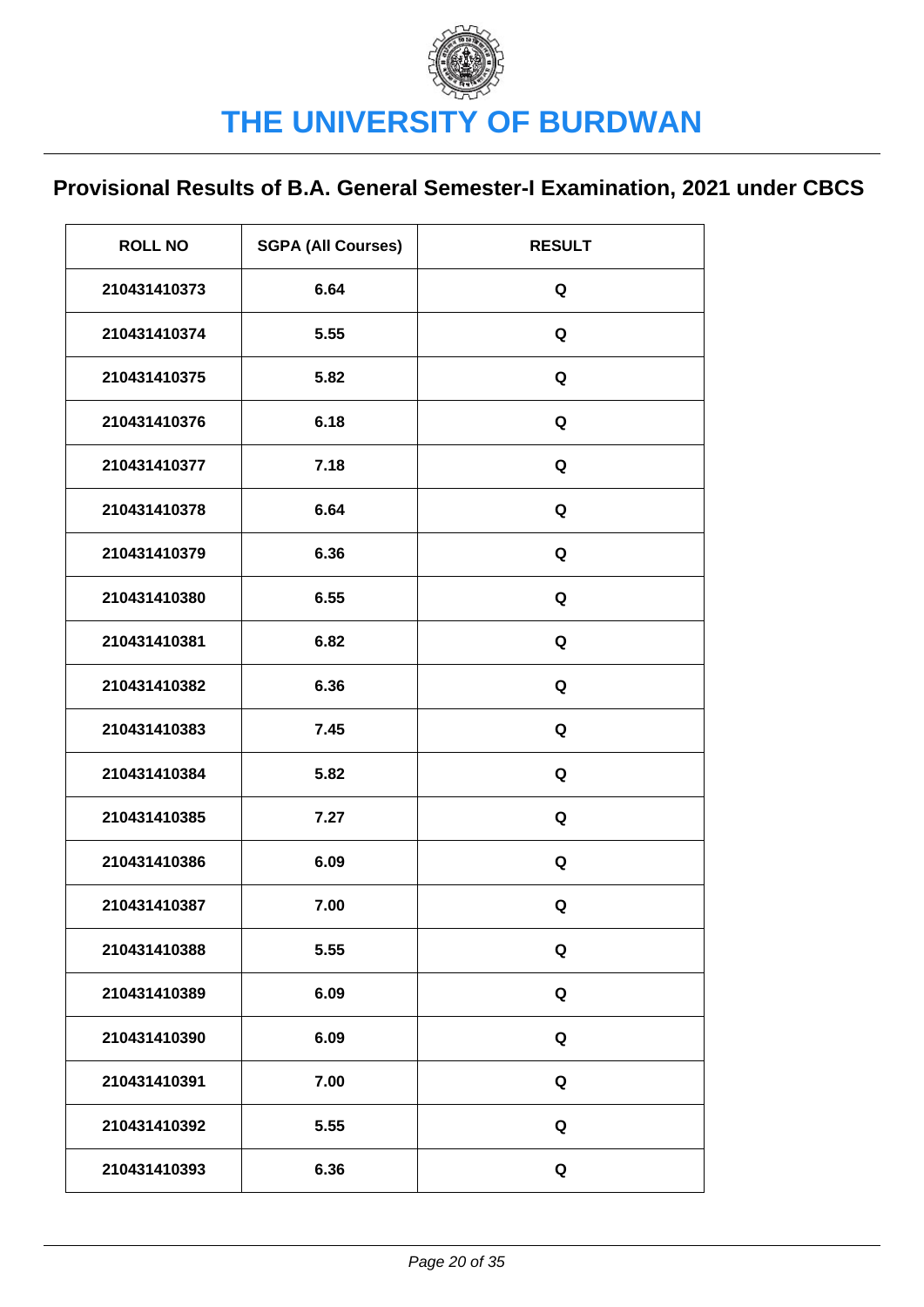| <b>ROLL NO</b> | <b>SGPA (All Courses)</b> | <b>RESULT</b> |
|----------------|---------------------------|---------------|
| 210431410394   | 6.09                      | Q             |
| 210431410395   | 6.55                      | Q             |
| 210431410396   | 8.09                      | Q             |
| 210431410397   | 8.09                      | Q             |
| 210431410398   | 6.91                      | Q             |
| 210431410399   |                           | CC-1A CC-2A   |
| 210431410400   | 6.09                      | Q             |
| 210431410401   | 7.27                      | Q             |
| 210431410402   | 5.00                      | Q             |
| 210431410403   | 6.64                      | Q             |
| 210431410404   | 6.64                      | Q             |
| 210431410405   | 5.27                      | Q             |
| 210431410406   | 5.55                      | Q             |
| 210431410407   | 6.09                      | Q             |
| 210431410408   | 7.09                      | Q             |
| 210431410409   | 6.82                      | Q             |
| 210431410410   | 7.82                      | Q             |
| 210431410411   | 8.18                      | Q             |
| 210431410412   | 7.36                      | Q             |
| 210431410413   | 7.73                      | Q             |
| 210431410414   | 7.09                      | Q             |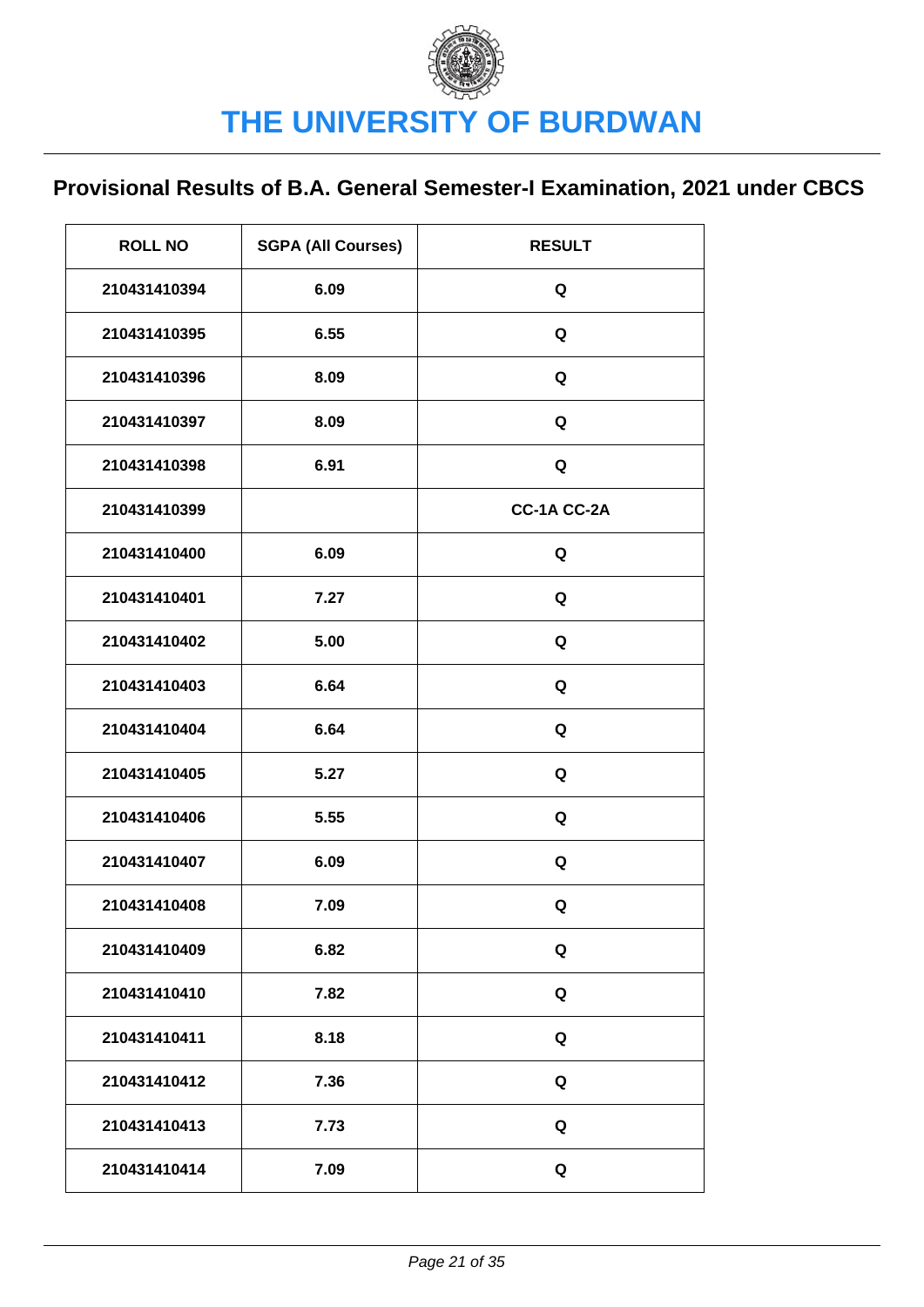| <b>ROLL NO</b> | <b>SGPA (All Courses)</b> | <b>RESULT</b>            |
|----------------|---------------------------|--------------------------|
| 210431410415   | 6.27                      | Q                        |
| 210431410416   | 6.36                      | Q                        |
| 210431410417   | 7.55                      | Q                        |
| 210431410418   | 7.36                      | Q                        |
| 210431410419   | 6.09                      | Q                        |
| 210431410420   | 7.18                      | Q                        |
| 210431410421   |                           | <b>CC-2A L1-1 AECC-1</b> |
| 210431410422   | 6.09                      | Q                        |
| 210431410423   | 6.91                      | Q                        |
| 210431410424   | 7.18                      | Q                        |
| 210431410425   | 6.91                      | Q                        |
| 210431410426   |                           | <b>SNC</b>               |
| 210431410427   | 6.36                      | Q                        |
| 210431410428   |                           | <b>SNC</b>               |
| 210431410429   | 6.36                      | Q                        |
| 210431410430   |                           | <b>SNC</b>               |
| 210431410431   | 6.09                      | Q                        |
| 210431410432   | 6.09                      | Q                        |
| 210431410433   | 7.09                      | Q                        |
| 210431410434   |                           | <b>SNC</b>               |
| 210431410435   | 6.55                      | Q                        |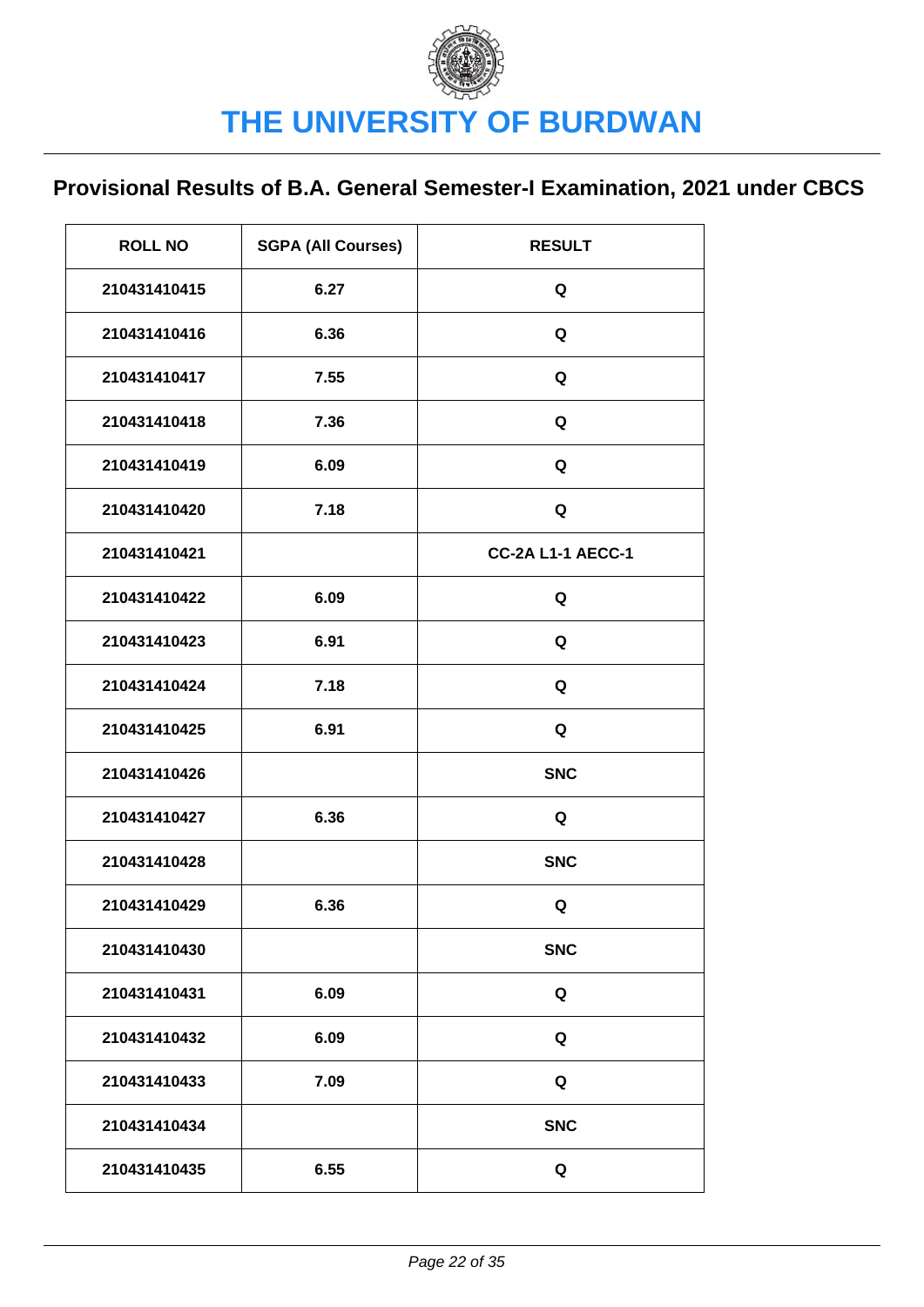| <b>ROLL NO</b> | <b>SGPA (All Courses)</b> | <b>RESULT</b> |
|----------------|---------------------------|---------------|
| 210431410436   | 7.00                      | Q             |
| 210431410437   | 6.55                      | Q             |
| 210431410438   |                           | <b>SNC</b>    |
| 210431410439   | 7.64                      | Q             |
| 210431410440   | 7.64                      | Q             |
| 210431410441   | 6.09                      | Q             |
| 210431410442   | 6.64                      | Q             |
| 210431410443   | 6.64                      | Q             |
| 210431410444   | 6.09                      | Q             |
| 210431410445   | 4.45                      | Q             |
| 210431410446   | 5.27                      | Q             |
| 210431410447   | 7.09                      | Q             |
| 210431410448   | 6.09                      | Q             |
| 210431410449   | 7.09                      | Q             |
| 210431410450   | 7.27                      | Q             |
| 210431410451   | 7.09                      | Q             |
| 210431410452   | 6.09                      | Q             |
| 210431410453   | 6.36                      | Q             |
| 210431410454   | 5.82                      | Q             |
| 210431410455   | 6.82                      | Q             |
| 210431410456   | 6.64                      | Q             |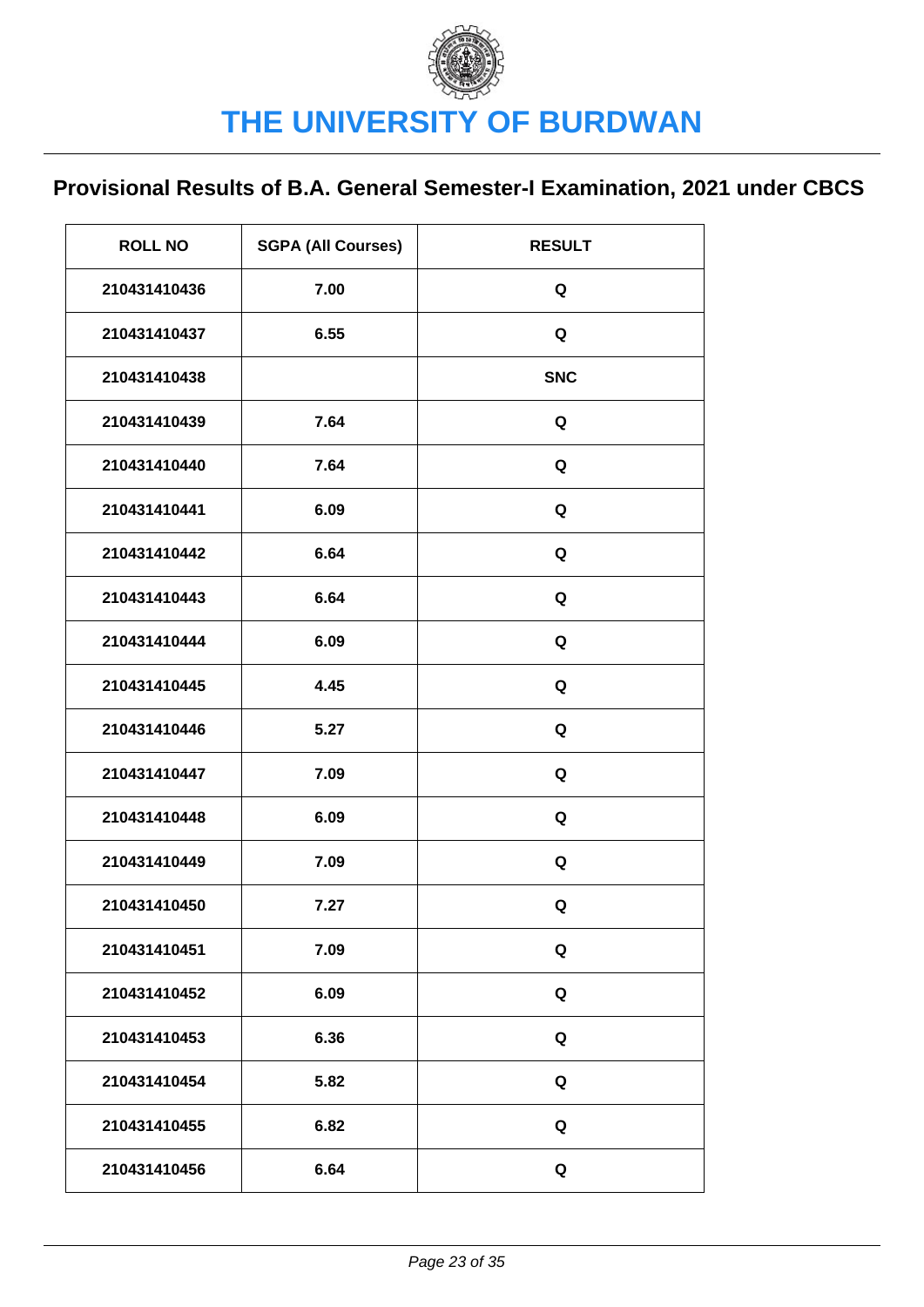| <b>ROLL NO</b> | <b>SGPA (All Courses)</b> | <b>RESULT</b> |
|----------------|---------------------------|---------------|
| 210431410457   | 6.91                      | Q             |
| 210431410458   | 6.82                      | Q             |
| 210431410459   | 6.36                      | Q             |
| 210431410460   | 5.00                      | Q             |
| 210431410461   | 6.64                      | Q             |
| 210431410462   | 7.09                      | Q             |
| 210431410463   | 7.36                      | Q             |
| 210431410464   | 4.73                      | Q             |
| 210431410465   | 6.82                      | Q             |
| 210431410466   | 6.09                      | Q             |
| 210431410467   | 5.82                      | Q             |
| 210431410468   | 7.82                      | Q             |
| 210431410469   | 7.55                      | Q             |
| 210431410470   | 6.09                      | Q             |
| 210431410471   | 7.09                      | Q             |
| 210431410472   | 6.09                      | Q             |
| 210431410473   | 6.09                      | Q             |
| 210431410474   | 6.09                      | Q             |
| 210431410475   | 7.18                      | Q             |
| 210431410476   | 7.00                      | Q             |
| 210431410477   |                           | <b>SNC</b>    |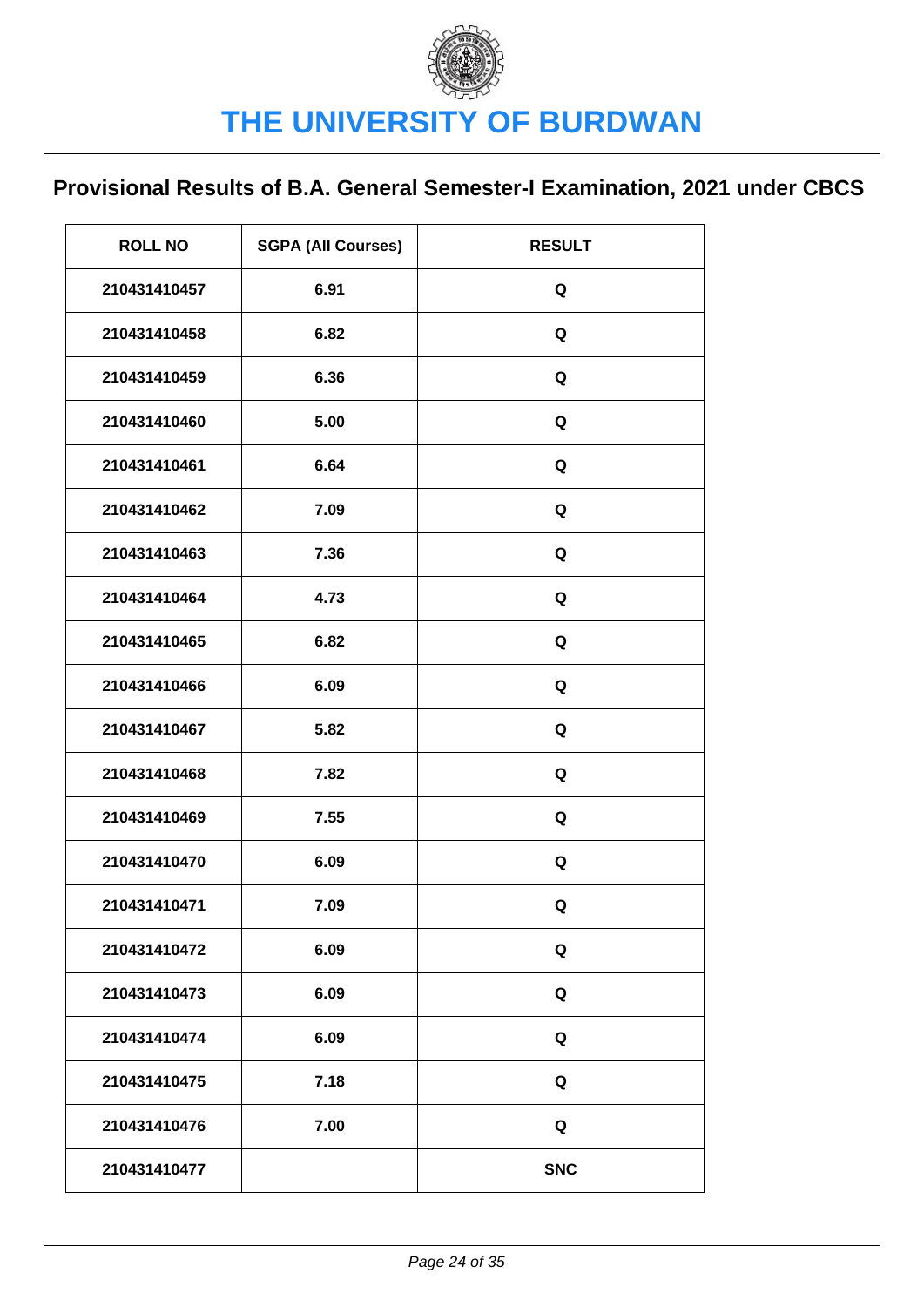| <b>ROLL NO</b> | <b>SGPA (All Courses)</b> | <b>RESULT</b> |
|----------------|---------------------------|---------------|
| 210431410478   | 6.55                      | Q             |
| 210431410479   | 6.55                      | Q             |
| 210431410480   | 7.00                      | Q             |
| 210431410481   | 7.64                      | Q             |
| 210431410482   | 6.82                      | Q             |
| 210431410483   |                           | <b>SNC</b>    |
| 210431410484   | 7.18                      | Q             |
| 210431410485   | 6.09                      | Q             |
| 210431410486   | 6.82                      | Q             |
| 210431410487   | 6.91                      | Q             |
| 210431410488   | 6.36                      | Q             |
| 210431410489   | 5.27                      | Q             |
| 210431410490   | 7.09                      | Q             |
| 210431410491   | 6.36                      | Q             |
| 210431410492   | 6.09                      | Q             |
| 210431410493   | 7.55                      | Q             |
| 210431410494   | 7.09                      | Q             |
| 210431410495   | 6.36                      | Q             |
| 210431410496   | 8.09                      | Q             |
| 210431410497   | 7.55                      | Q             |
| 210431410498   | 5.55                      | $\mathbf Q$   |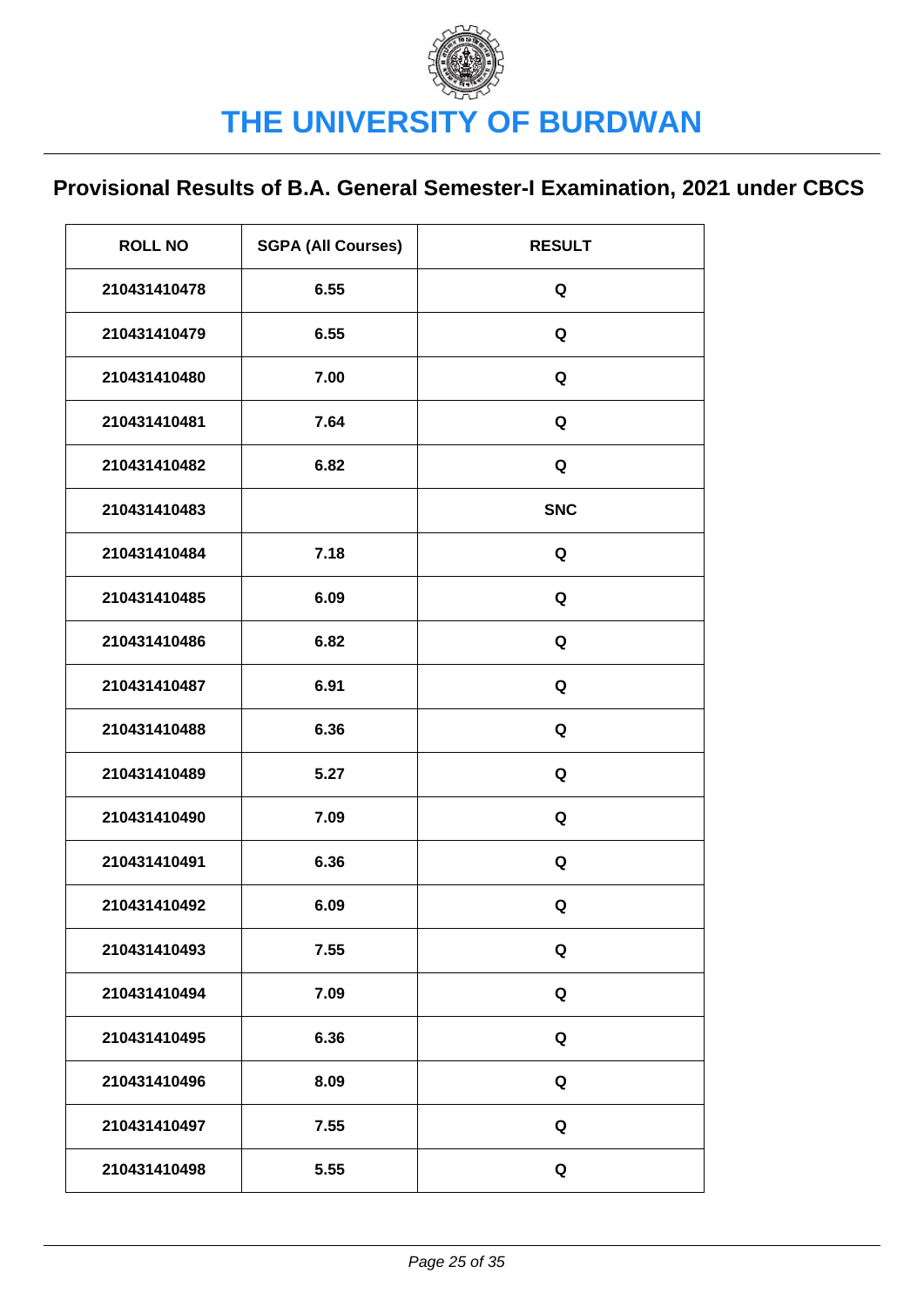| <b>ROLL NO</b> | <b>SGPA (All Courses)</b> | <b>RESULT</b> |
|----------------|---------------------------|---------------|
| 210431410499   | 7.09                      | Q             |
| 210431410500   | 7.36                      | Q             |
| 210431410501   | 7.27                      | Q             |
| 210431410502   | 6.91                      | Q             |
| 210431410503   | 5.82                      | Q             |
| 210431410504   | 7.55                      | Q             |
| 210431410505   | 5.82                      | Q             |
| 210431410506   | 7.09                      | Q             |
| 210431410507   |                           | <b>SNC</b>    |
| 210431410508   | 6.64                      | Q             |
| 210431410509   | 5.82                      | Q             |
| 210431410510   | 6.91                      | Q             |
| 210431410511   | 6.36                      | Q             |
| 210431410512   | 6.09                      | Q             |
| 210431410513   | 6.36                      | Q             |
| 210431410514   | 6.09                      | Q             |
| 210431410515   | 5.55                      | Q             |
| 210431410516   | 6.36                      | Q             |
| 210431410517   | 6.09                      | Q             |
| 210431410518   | 6.09                      | Q             |
| 210431410519   | 6.55                      | Q             |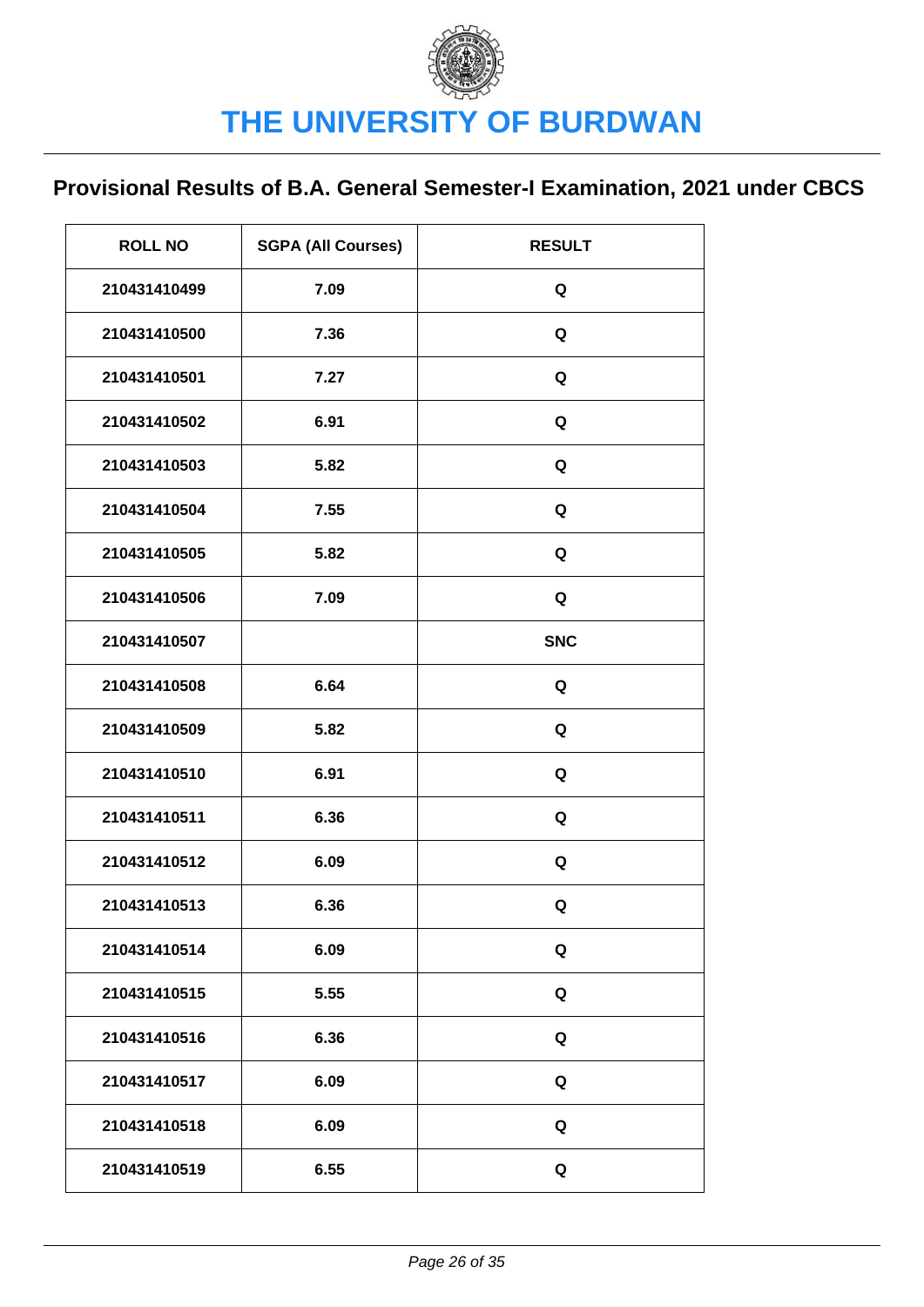| <b>ROLL NO</b> | <b>SGPA (All Courses)</b> | <b>RESULT</b> |
|----------------|---------------------------|---------------|
| 210431410520   | 5.82                      | Q             |
| 210431410521   | 6.09                      | Q             |
| 210431410522   | 6.55                      | Q             |
| 210431410523   | 6.64                      | Q             |
| 210431410524   | 6.36                      | Q             |
| 210431410525   | 5.55                      | Q             |
| 210431410526   | 7.09                      | Q             |
| 210431410527   | 6.36                      | Q             |
| 210431410528   | 6.09                      | Q             |
| 210431410529   | 5.82                      | Q             |
| 210431410530   | 5.27                      | Q             |
| 210431410531   | 5.27                      | Q             |
| 210431410532   | 5.55                      | Q             |
| 210431410533   | 6.09                      | Q             |
| 210431410534   | 5.00                      | Q             |
| 210431410535   | 6.64                      | Q             |
| 210431410536   | 5.73                      | Q             |
| 210431410537   | 5.82                      | Q             |
| 210431410538   | 6.09                      | Q             |
| 210431410539   |                           | <b>SNC</b>    |
| 210431410540   | 6.64                      | Q             |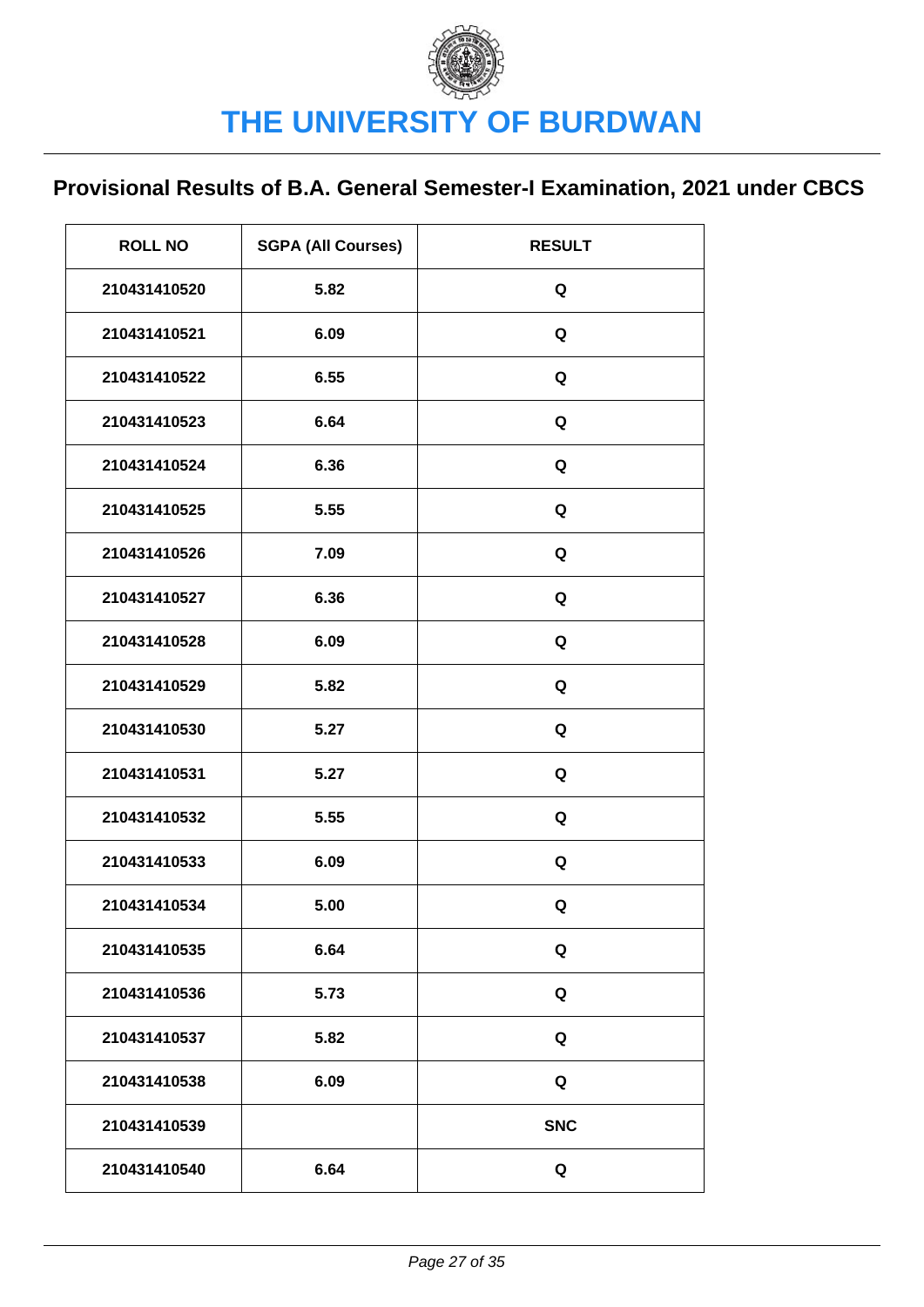| <b>ROLL NO</b> | <b>SGPA (All Courses)</b> | <b>RESULT</b>            |
|----------------|---------------------------|--------------------------|
| 210431410541   | 5.55                      | Q                        |
| 210431410542   |                           | <b>SNC</b>               |
| 210431410543   | 5.27                      | Q                        |
| 210431410544   | 5.82                      | Q                        |
| 210431410545   |                           | CC-1A CC-2A AECC-1       |
| 210431410546   | 5.82                      | Q                        |
| 210431410547   | 6.09                      | Q                        |
| 210431410548   | 6.36                      | Q                        |
| 210431410549   | 5.55                      | Q                        |
| 210431410550   | 5.82                      | Q                        |
| 210431410551   | 4.45                      | Q                        |
| 210431410552   | 5.82                      | Q                        |
| 210431410553   |                           | <b>CC-2A L1-1 AECC-1</b> |
| 210431410554   | 7.18                      | Q                        |
| 210431410555   | 6.64                      | Q                        |
| 210431410556   | 5.82                      | Q                        |
| 210431410557   | 5.55                      | Q                        |
| 210431410558   |                           | <b>CC-2A L1-1 AECC-1</b> |
| 210431410559   | 7.45                      | Q                        |
| 210431410560   | 7.36                      | Q                        |
| 210431410561   | 6.09                      | Q                        |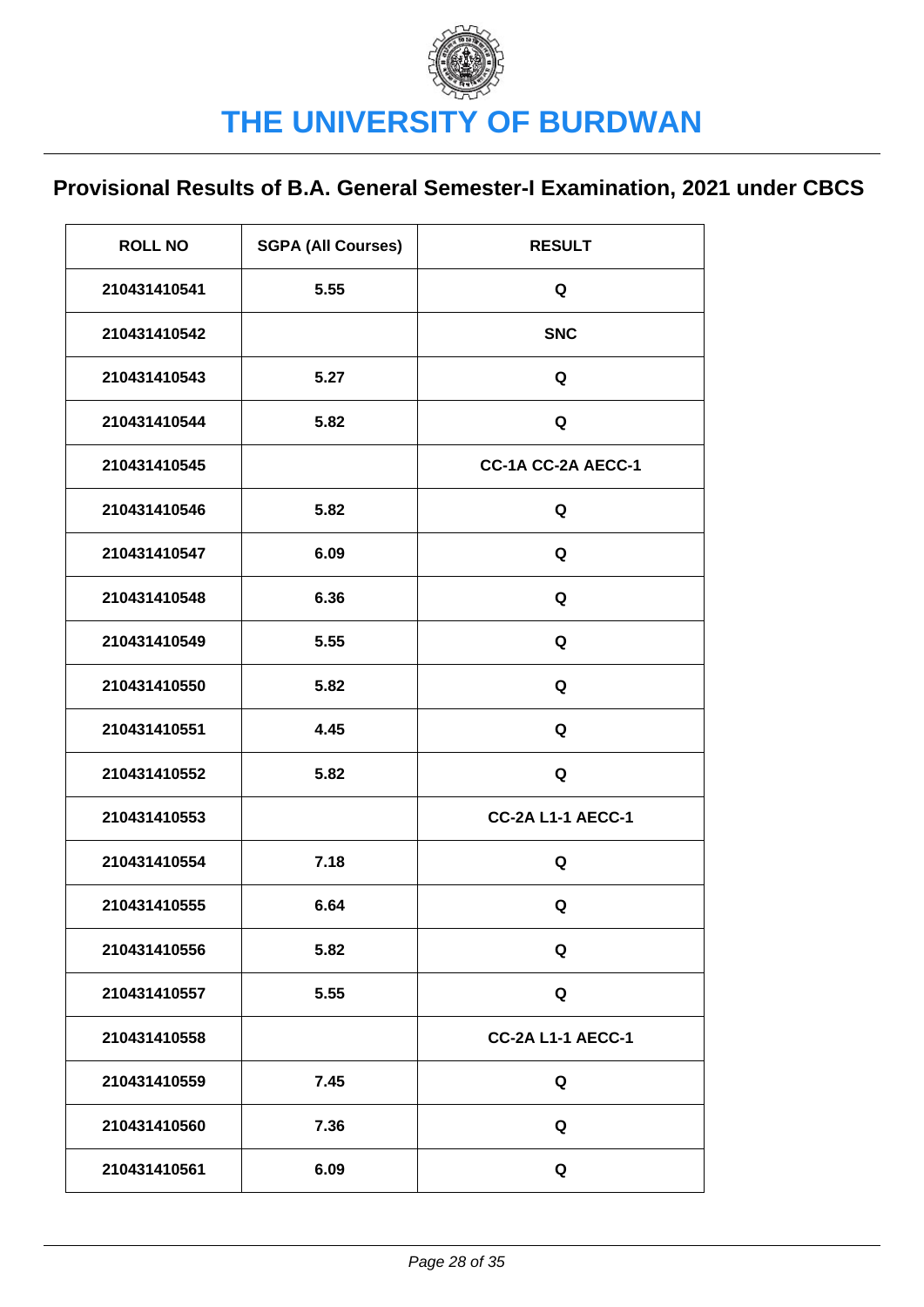| <b>ROLL NO</b> | <b>SGPA (All Courses)</b> | <b>RESULT</b> |
|----------------|---------------------------|---------------|
| 210431410562   | 5.82                      | Q             |
| 210431410563   | 5.55                      | Q             |
| 210431410564   | 5.55                      | Q             |
| 210431410565   | 5.55                      | Q             |
| 210431410566   | 5.82                      | Q             |
| 210431410567   | 6.36                      | Q             |
| 210431410568   | 6.09                      | Q             |
| 210431410569   | 6.00                      | Q             |
| 210431410570   | 6.09                      | Q             |
| 210431410571   | 5.82                      | Q             |
| 210431410572   | 6.82                      | Q             |
| 210431410573   | 6.09                      | Q             |
| 210431410574   | 7.09                      | Q             |
| 210431410575   | 7.09                      | Q             |
| 210431410576   | 5.27                      | Q             |
| 210431410577   | 6.82                      | Q             |
| 210431410578   | 5.82                      | Q             |
| 210431410579   | 5.00                      | Q             |
| 210431410580   | 7.09                      | Q             |
| 210431410581   | 6.64                      | Q             |
| 210431410582   | 5.27                      | Q             |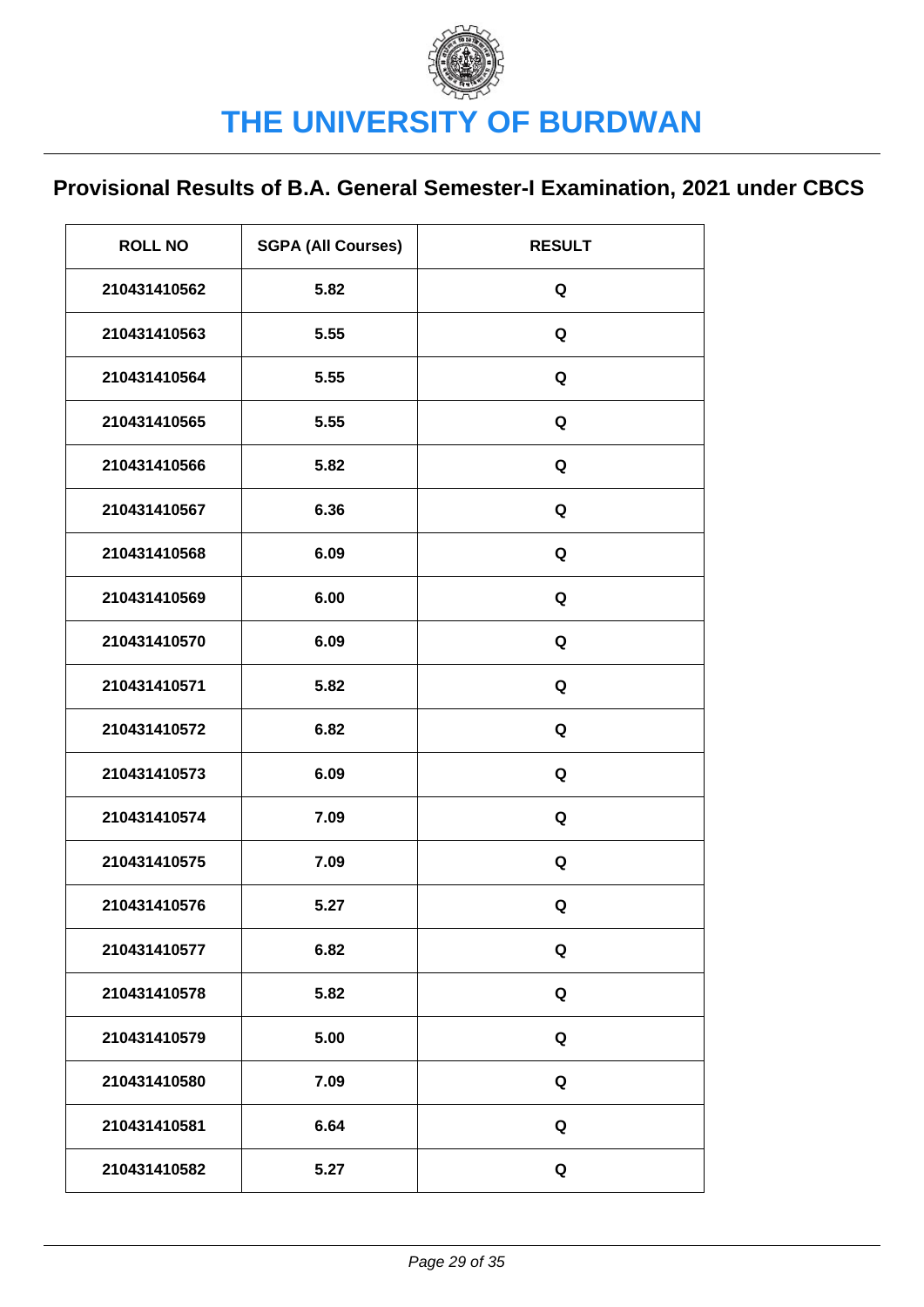| <b>ROLL NO</b> | <b>SGPA (All Courses)</b> | <b>RESULT</b> |
|----------------|---------------------------|---------------|
| 210431410583   |                           | <b>SNC</b>    |
| 210431410584   | 7.27                      | Q             |
| 210431410585   | 6.91                      | Q             |
| 210431410586   | 6.64                      | Q             |
| 210431410587   | 6.36                      | Q             |
| 210431410588   | 5.82                      | Q             |
| 210431410589   | 5.82                      | Q             |
| 210431410590   | 6.91                      | Q             |
| 210431410591   |                           | <b>SNC</b>    |
| 210431410592   | 5.55                      | Q             |
| 210431410593   | 6.91                      | Q             |
| 210431410594   | 8.09                      | Q             |
| 210431410595   | 7.91                      | Q             |
| 210431410596   | 7.64                      | Q             |
| 210431410597   | 6.82                      | Q             |
| 210431410598   | 6.36                      | Q             |
| 210431410599   | 6.82                      | Q             |
| 210431410600   | 6.27                      | Q             |
| 210431410601   | 5.82                      | Q             |
| 210431410602   | 7.18                      | Q             |
| 210431410603   | 6.09                      | Q             |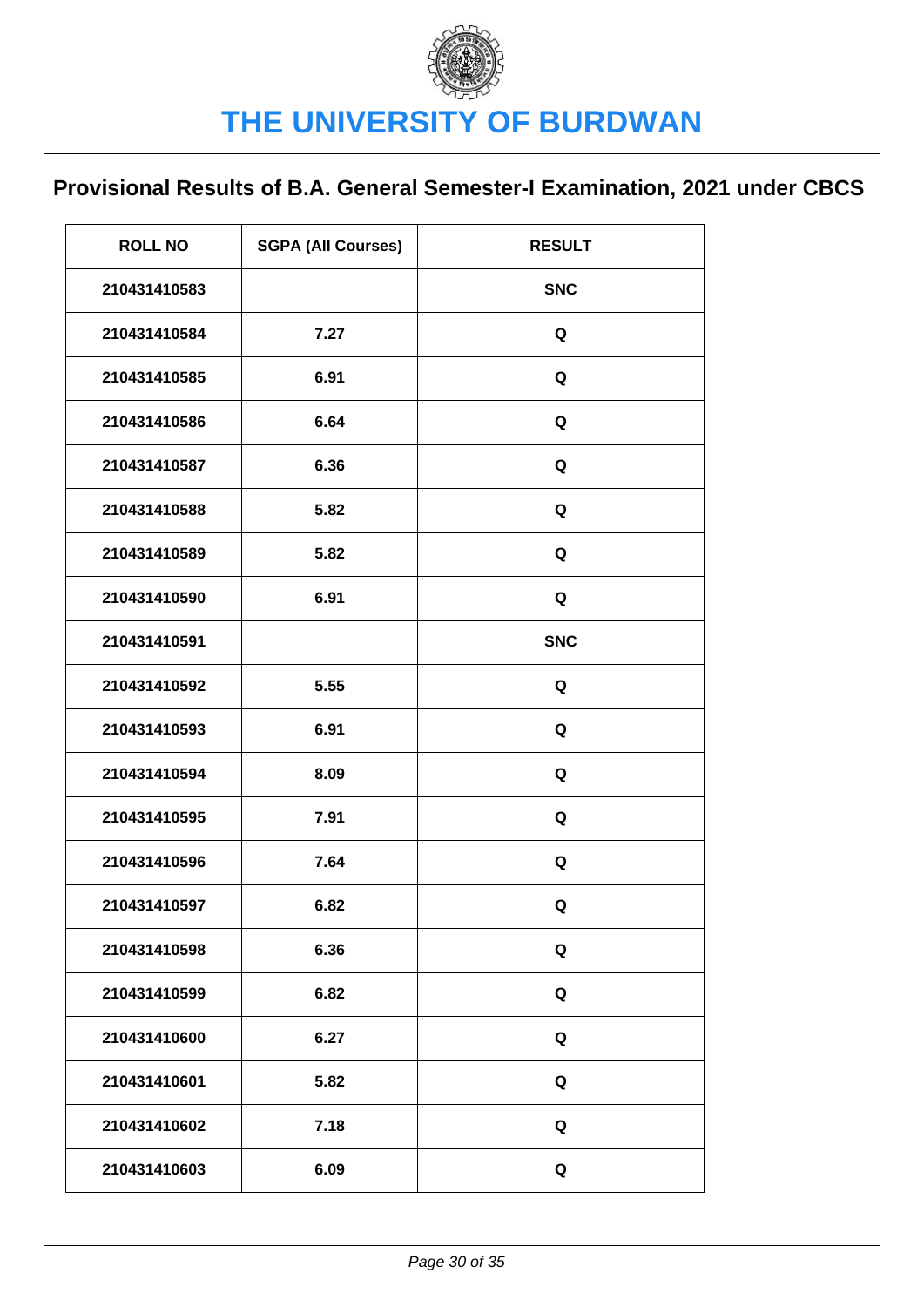| <b>ROLL NO</b> | <b>SGPA (All Courses)</b> | <b>RESULT</b> |
|----------------|---------------------------|---------------|
| 210431410604   | 5.55                      | Q             |
| 210431410605   | 7.64                      | Q             |
| 210431410606   | 5.55                      | Q             |
| 210431410607   | 5.27                      | Q             |
| 210431410608   | 6.55                      | Q             |
| 210431410609   | 5.82                      | Q             |
| 210431410610   | 7.64                      | Q             |
| 210431410611   | 6.91                      | Q             |
| 210431410612   | 7.09                      | Q             |
| 210431410613   | 5.00                      | Q             |
| 210431410614   | 7.18                      | Q             |
| 210431410615   | 5.00                      | Q             |
| 210431410616   | 7.27                      | Q             |
| 210431410617   | 7.64                      | Q             |
| 210431410618   | 5.82                      | Q             |
| 210431410619   | 6.27                      | Q             |
| 210431410620   | 7.55                      | Q             |
| 210431410621   | 7.82                      | Q             |
| 210431410622   | 6.36                      | Q             |
| 210431410623   | 5.82                      | Q             |
| 210431410624   | 7.36                      | Q             |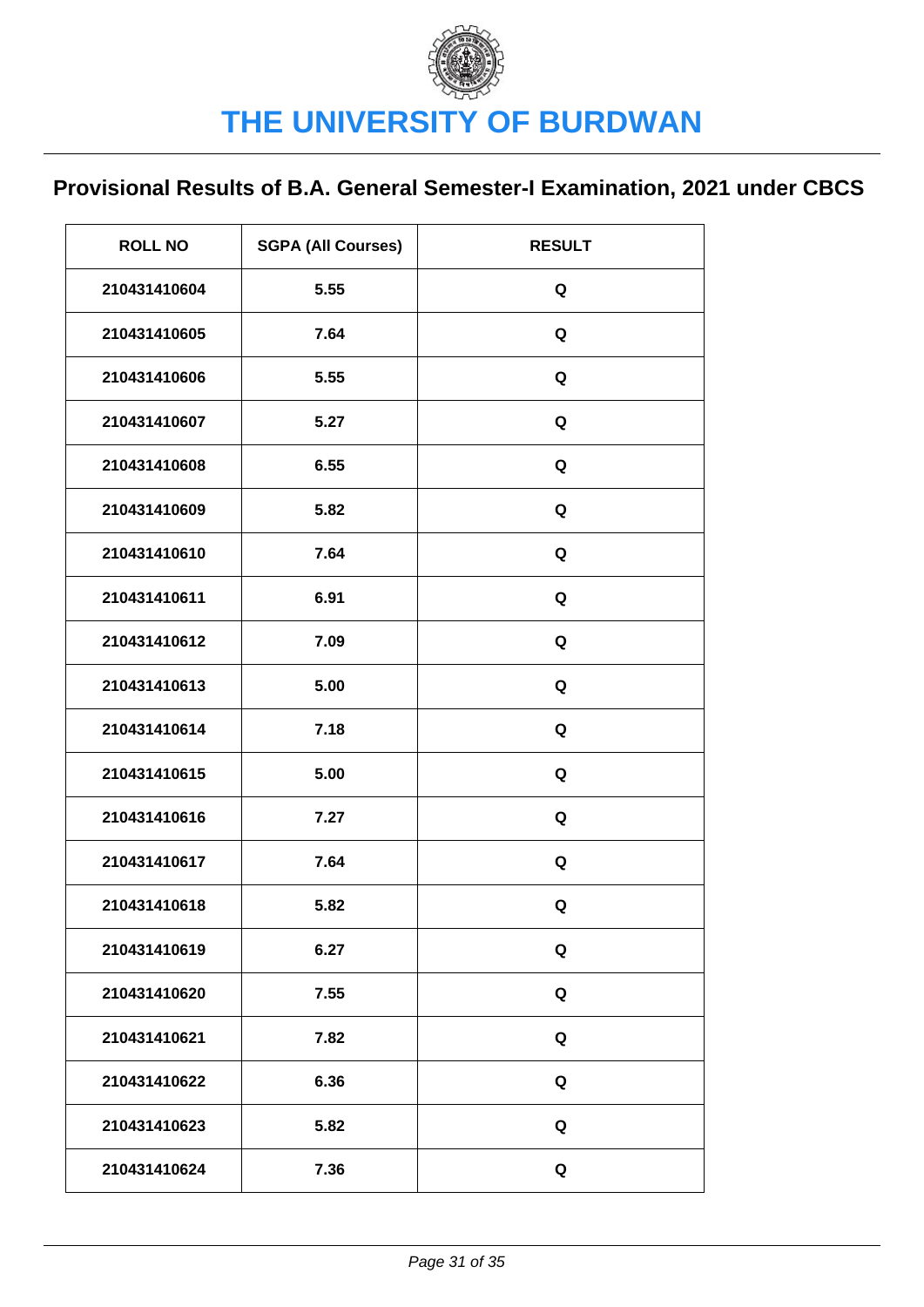| <b>ROLL NO</b> | <b>SGPA (All Courses)</b> | <b>RESULT</b> |
|----------------|---------------------------|---------------|
| 210431410625   | 6.82                      | Q             |
| 210431410626   | 7.36                      | Q             |
| 210431410627   |                           | <b>SNC</b>    |
| 210431410628   | 7.55                      | Q             |
| 210431410629   | 5.55                      | Q             |
| 210431410630   | 6.09                      | Q             |
| 210431410631   | 5.55                      | Q             |
| 210431410632   | 7.82                      | Q             |
| 210431410633   | 6.09                      | Q             |
| 210431410634   | 8.36                      | Q             |
| 210431410635   | 8.09                      | Q             |
| 210431410636   | 6.36                      | Q             |
| 210431410637   | 6.00                      | Q             |
| 210431410638   | 6.27                      | Q             |
| 210431410639   | 7.00                      | Q             |
| 210431410640   | 5.00                      | Q             |
| 210431410641   | 6.64                      | Q             |
| 210431410642   | 5.55                      | Q             |
| 210431410643   | 7.36                      | Q             |
| 210431410644   | 5.55                      | Q             |
| 210431410645   | 6.55                      | Q             |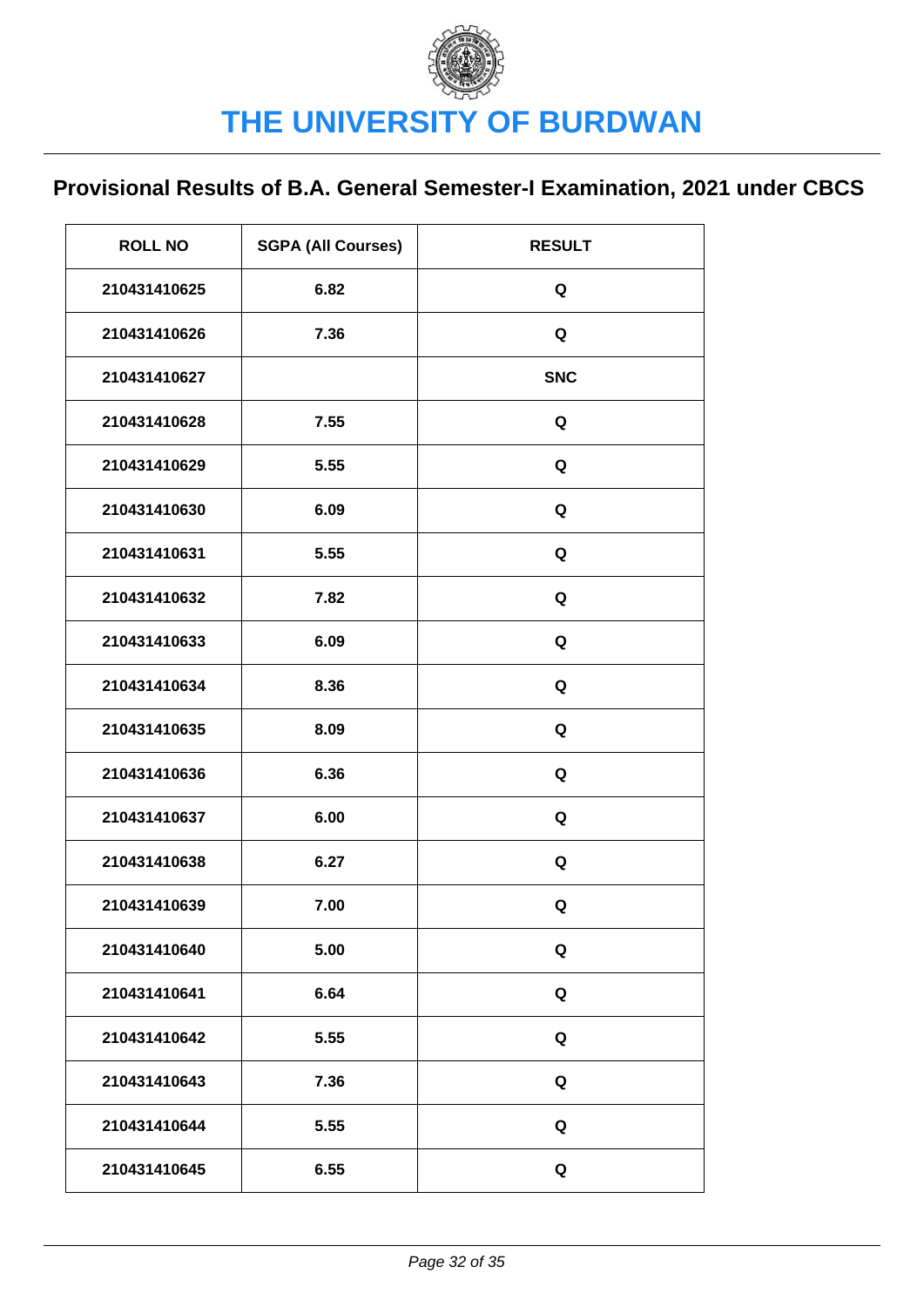| <b>ROLL NO</b> | <b>SGPA (All Courses)</b> | <b>RESULT</b> |
|----------------|---------------------------|---------------|
| 210431410646   | 6.36                      | Q             |
| 210431410647   | 6.82                      | Q             |
| 210431410648   | 6.64                      | Q             |
| 210431410649   | 7.36                      | Q             |
| 210431410650   | 7.18                      | Q             |
| 210431410651   | 6.09                      | Q             |
| 210431410652   | 5.55                      | Q             |
| 210431410653   | 6.09                      | Q             |
| 210431410654   | 6.09                      | Q             |
| 210431410655   | 7.00                      | Q             |
|                |                           |               |
| 210431410656   |                           | AECC-1        |
| 210431410657   | 5.82                      | Q             |
| 210431410658   | 5.27                      | Q             |
| 210431410659   | 6.82                      | Q             |
| 210431410660   | 5.82                      | Q             |
| 210431410661   | 8.00                      | Q             |
| 210431410662   | 6.00                      | Q             |
| 210431410663   | 7.55                      | Q             |
| 210431410664   | 5.55                      | Q             |
| 210431410665   | 5.82                      | Q             |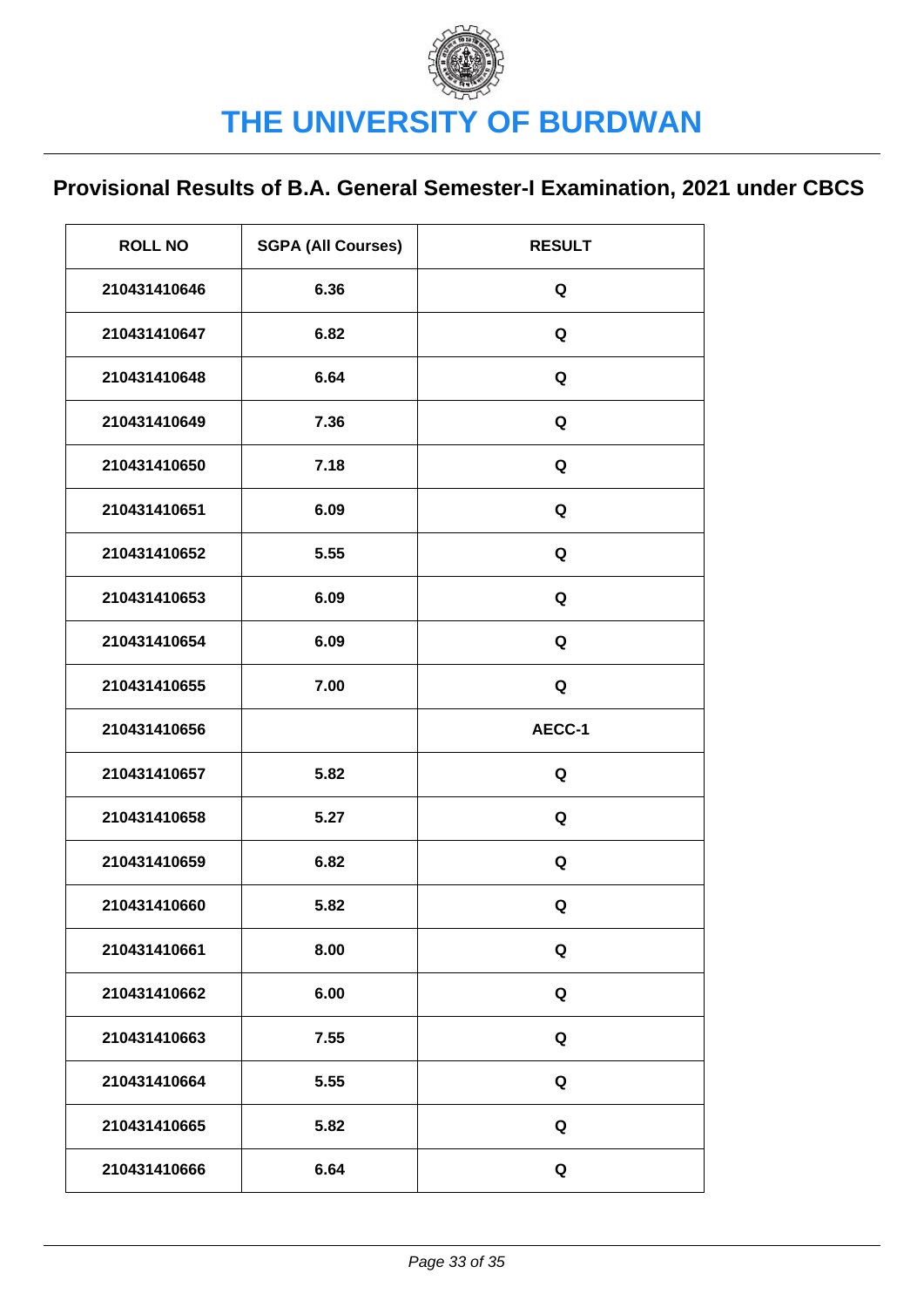| <b>ROLL NO</b> | <b>SGPA (All Courses)</b> | <b>RESULT</b> |
|----------------|---------------------------|---------------|
| 210431410667   | 5.82                      | Q             |
| 210431410668   | 6.82                      | Q             |
| 210431410669   | 5.27                      | Q             |
| 210431410670   | 5.55                      | Q             |
| 210431410671   | 7.09                      | Q             |
| 210431410672   | 7.09                      | Q             |
| 210431410673   | 6.64                      | Q             |
| 210431410674   | 6.36                      | Q             |
| 210431410675   | 6.09                      | Q             |
| 210431410676   | 5.27                      | Q             |
| 210431410677   | 6.36                      | Q             |
| 210431410678   | 6.36                      | Q             |
| 210431410679   | 5.27                      | Q             |
| 210431410680   | 6.55                      | Q             |
| 210431410681   |                           | <b>SNC</b>    |
| 210431410682   | 6.91                      | Q             |
| 210431410683   | 6.82                      | Q             |
| 210431410684   | 7.82                      | Q             |
| 210431410685   | 6.82                      | Q             |
| 210431410686   |                           | <b>SNC</b>    |
| 210431410687   | 6.36                      | Q             |